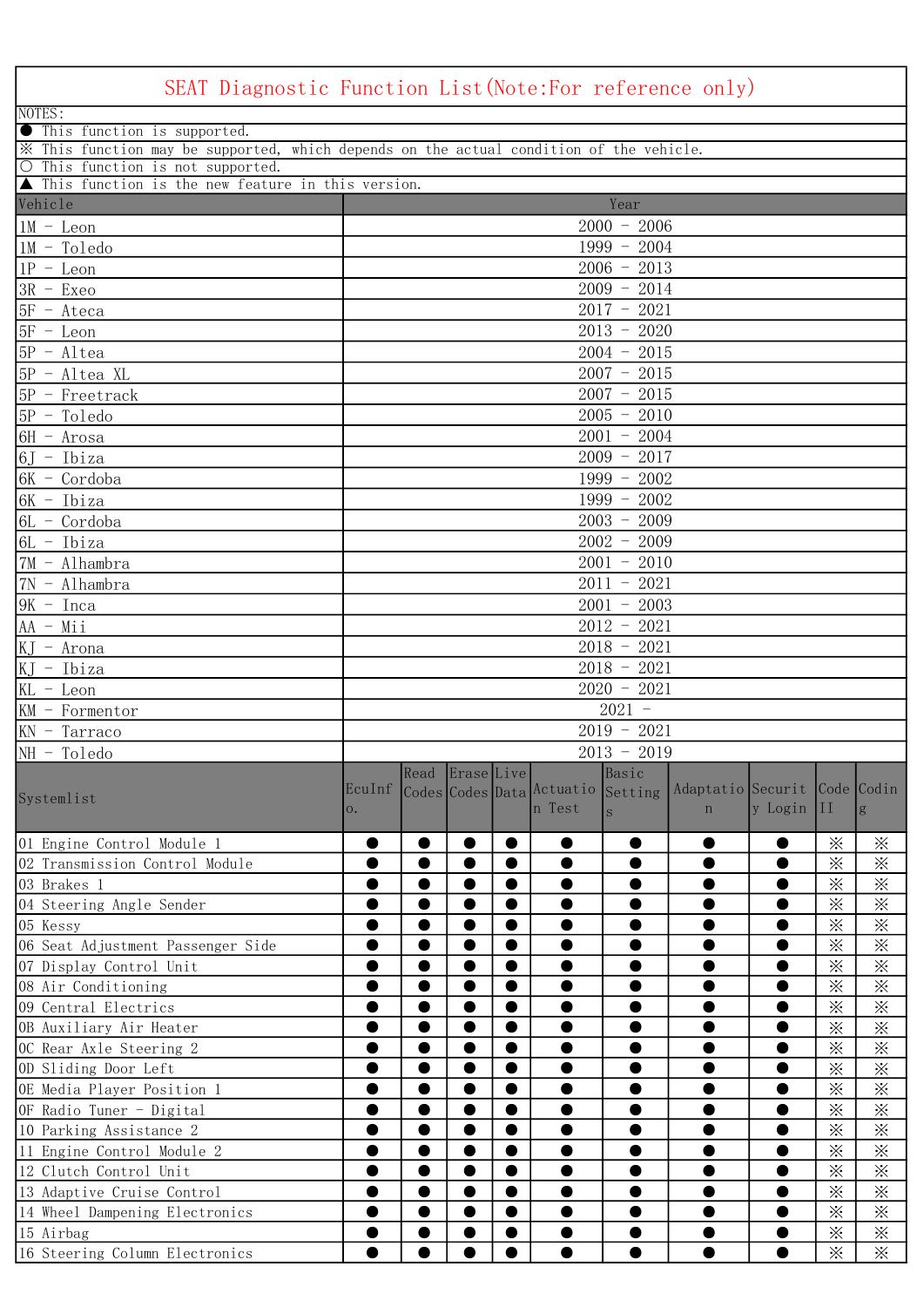| 17 Dash Board                       |           |           |           | 0                                                                                                                                                                                                                                                                                        |                                                                                                                                                                                                                                                                                                                                                                                                                                                                                                |           |          |           | $\times$ | ፠                      |
|-------------------------------------|-----------|-----------|-----------|------------------------------------------------------------------------------------------------------------------------------------------------------------------------------------------------------------------------------------------------------------------------------------------|------------------------------------------------------------------------------------------------------------------------------------------------------------------------------------------------------------------------------------------------------------------------------------------------------------------------------------------------------------------------------------------------------------------------------------------------------------------------------------------------|-----------|----------|-----------|----------|------------------------|
| 18 Auxiliary Parking Heater         | ●         | $\bullet$ | O         | $\bullet$                                                                                                                                                                                                                                                                                | 0                                                                                                                                                                                                                                                                                                                                                                                                                                                                                              | 0         | 0        | ●         | $\times$ | $\times$               |
| 19 Gateway                          |           | $\bullet$ | O         | $\bullet$                                                                                                                                                                                                                                                                                | ●                                                                                                                                                                                                                                                                                                                                                                                                                                                                                              | ●         | ●        |           | $\times$ | $\times$               |
| 1A Fuel Cell Engine                 |           |           | ●         | $\bullet$                                                                                                                                                                                                                                                                                |                                                                                                                                                                                                                                                                                                                                                                                                                                                                                                |           |          |           | $\times$ | $\times$               |
| 1B Active Steering                  |           |           |           | $\bullet$                                                                                                                                                                                                                                                                                |                                                                                                                                                                                                                                                                                                                                                                                                                                                                                                |           |          |           | $\times$ | $\times$               |
| IC Vehicle Position Detection       |           |           | O         | 0                                                                                                                                                                                                                                                                                        |                                                                                                                                                                                                                                                                                                                                                                                                                                                                                                |           |          |           | $\times$ | ⋇                      |
| 1D Driver Identification            | 0         | $\bullet$ | 0         | $\bullet$                                                                                                                                                                                                                                                                                | 0                                                                                                                                                                                                                                                                                                                                                                                                                                                                                              | 0         | 0        | ●         | $\times$ | $\times$               |
| 1E Media Player Position 2          | ●         | ●         | 0         | $\bullet$                                                                                                                                                                                                                                                                                | ●                                                                                                                                                                                                                                                                                                                                                                                                                                                                                              | ●         | ●        |           | $\times$ | $\times$               |
| 20 High Beam Assistance             |           |           | ●         | $\bullet$                                                                                                                                                                                                                                                                                |                                                                                                                                                                                                                                                                                                                                                                                                                                                                                                |           |          |           | $\times$ | $\times$               |
| 21 Battery Energy Control Module 2  |           |           |           | $\bullet$                                                                                                                                                                                                                                                                                |                                                                                                                                                                                                                                                                                                                                                                                                                                                                                                |           |          |           | $\times$ | $\times$               |
| 22 All Wheel Control                |           |           |           | 0                                                                                                                                                                                                                                                                                        |                                                                                                                                                                                                                                                                                                                                                                                                                                                                                                |           |          |           | $\times$ | $\times$               |
| 23 Brake Boost                      | 8         | $\bullet$ | 0         | $\bullet$                                                                                                                                                                                                                                                                                | ●                                                                                                                                                                                                                                                                                                                                                                                                                                                                                              | 0         | ●        | ●         | $\times$ | $\times$               |
| 25 Immobilizer                      | ●         | $\bullet$ | O         | $\bullet$                                                                                                                                                                                                                                                                                | ●                                                                                                                                                                                                                                                                                                                                                                                                                                                                                              | ●         | ●        |           | $\times$ | $\times$               |
| 26 Electronic Roof Control          |           |           | ●         | $\bullet$                                                                                                                                                                                                                                                                                |                                                                                                                                                                                                                                                                                                                                                                                                                                                                                                |           |          |           | $\times$ | $\times$               |
| 27 Display Control Unit Rear        |           |           |           | $\bullet$                                                                                                                                                                                                                                                                                |                                                                                                                                                                                                                                                                                                                                                                                                                                                                                                |           |          |           | $\times$ | $\times$               |
| 28 Climate Control Unit Rear        |           |           | O         | 0                                                                                                                                                                                                                                                                                        |                                                                                                                                                                                                                                                                                                                                                                                                                                                                                                |           |          |           | $\times$ | $\ddot{\times}$        |
| 29 Light Control Left               | $\bullet$ | $\bullet$ | $\bullet$ | $\bullet$                                                                                                                                                                                                                                                                                | ●                                                                                                                                                                                                                                                                                                                                                                                                                                                                                              | ●         | ●        | $\bullet$ | $\times$ | $\overline{\varkappa}$ |
| 2A Control Unit Wireless Charging   | ●         | $\bullet$ | 0         | $\bullet$                                                                                                                                                                                                                                                                                | ●                                                                                                                                                                                                                                                                                                                                                                                                                                                                                              | ●         | ●        |           | $\times$ | $\times$               |
| 2B Steering Column Locking          |           |           |           | $\bullet$                                                                                                                                                                                                                                                                                |                                                                                                                                                                                                                                                                                                                                                                                                                                                                                                |           |          |           | $\times$ | $\times$               |
| 2D Voice Amplifier                  |           |           |           | $\bullet$                                                                                                                                                                                                                                                                                |                                                                                                                                                                                                                                                                                                                                                                                                                                                                                                |           |          |           | $\times$ | $\times$               |
| 2E Media Player Position 3          |           |           |           | 0                                                                                                                                                                                                                                                                                        |                                                                                                                                                                                                                                                                                                                                                                                                                                                                                                |           |          |           | $\times$ | $\times$               |
| 30 Special Function 2               | 0         | $\bullet$ | 0         | $\bullet$                                                                                                                                                                                                                                                                                | ●                                                                                                                                                                                                                                                                                                                                                                                                                                                                                              | 0         | ●        | ●         | $\times$ | $\times$               |
| 31 Engine Electronics Group         | ●         | $\bullet$ | O         | $\bullet$                                                                                                                                                                                                                                                                                | ●                                                                                                                                                                                                                                                                                                                                                                                                                                                                                              | $\bullet$ | ●        |           | $\times$ | $\times$               |
| 32 Lock Electronics                 |           |           | ●         | $\bullet$                                                                                                                                                                                                                                                                                |                                                                                                                                                                                                                                                                                                                                                                                                                                                                                                |           |          |           | $\times$ | $\times$               |
| 33 All OBD Systems                  |           |           |           | $\bullet$                                                                                                                                                                                                                                                                                |                                                                                                                                                                                                                                                                                                                                                                                                                                                                                                |           |          |           | $\times$ | $\times$               |
| 34 Ride Control System              |           |           | 0         | $\bullet$                                                                                                                                                                                                                                                                                |                                                                                                                                                                                                                                                                                                                                                                                                                                                                                                |           |          |           | $\times$ | $\times$               |
| 35 Central Locking Control Module   | 0         | $\bullet$ | 0         | $\bullet$                                                                                                                                                                                                                                                                                | ●                                                                                                                                                                                                                                                                                                                                                                                                                                                                                              | ●         | ●        | ●         | $\times$ | $\times$               |
| 36 Seat Adjustment Driver Side      | ●         | $\bullet$ | 0         | $\bullet$                                                                                                                                                                                                                                                                                | ●                                                                                                                                                                                                                                                                                                                                                                                                                                                                                              | ●         | ●        |           | $\times$ | $\times$               |
| 37 Navigation                       |           |           |           | $\bullet$                                                                                                                                                                                                                                                                                |                                                                                                                                                                                                                                                                                                                                                                                                                                                                                                |           |          |           | $\times$ | $\times$               |
| 38 Roof Electronic Control Module   |           |           |           | $\bullet$                                                                                                                                                                                                                                                                                |                                                                                                                                                                                                                                                                                                                                                                                                                                                                                                |           |          |           | $\times$ | $\times$               |
| 39 Light Control Right              |           |           | O         | $\bullet$                                                                                                                                                                                                                                                                                |                                                                                                                                                                                                                                                                                                                                                                                                                                                                                                |           |          |           | $\times$ | $\times$               |
| 3A Special Vehicle Assistant        | 8         | $\bullet$ | O         | $\bullet$                                                                                                                                                                                                                                                                                | e                                                                                                                                                                                                                                                                                                                                                                                                                                                                                              | ●         | 0        |           | $\times$ | $\times$               |
| 3B Sensor Electronics               |           |           |           |                                                                                                                                                                                                                                                                                          |                                                                                                                                                                                                                                                                                                                                                                                                                                                                                                |           |          |           | $\times$ | $\times$               |
| 3C Lane Change Assistant            |           |           |           |                                                                                                                                                                                                                                                                                          |                                                                                                                                                                                                                                                                                                                                                                                                                                                                                                |           |          |           | $\times$ | $\times$               |
| 3D Special Function                 |           |           |           | $\bullet$                                                                                                                                                                                                                                                                                | $\times$<br>$\times$<br>$\times$<br>●<br>●<br>●<br>$\times$<br>●<br>●<br>●<br>$\times$<br>0<br>●<br>$\times$<br>$\times$<br>●<br>$\bullet$<br>$\times$<br>$\bullet$<br>●<br>●<br>●<br>$\times$<br>●<br>●<br>$\times$<br>$\times$<br>$\times$<br>$\bullet$<br>$\times$<br>●<br>●<br>0<br>$\times$<br>$\bullet$<br>●<br>●<br>$\times$<br>0<br>●<br>$\times$<br>$\times$<br>0<br>0<br>$\bullet$<br>$\times$<br>●<br>●<br>●<br>●<br>$\times$<br>$\times$<br>$\times$<br>$\times$<br>●<br>$\bullet$ |           |          |           |          |                        |
| 3E Media Player Position 4          |           |           | 0         | 0                                                                                                                                                                                                                                                                                        |                                                                                                                                                                                                                                                                                                                                                                                                                                                                                                |           |          |           |          |                        |
| 3F Dynamic Assembly Mounting        |           | $\bullet$ | $\bullet$ | $\bullet$<br>$\bullet$<br>$\bullet$<br>$\bullet$<br>0<br>$\bullet$<br>$\bullet$<br>$\bullet$<br>$\bullet$<br>0<br>$\bullet$<br>$\bullet$<br>$\bullet$<br>$\bullet$<br>0<br>$\bullet$<br>$\bullet$<br>$\bullet$<br>$\bullet$<br>0<br>$\times$<br>$\bullet$<br>$\bullet$<br>0<br>$\bullet$ |                                                                                                                                                                                                                                                                                                                                                                                                                                                                                                |           |          |           |          |                        |
| 40 Air Conditioning Compressor      | ●         | $\bullet$ | $\bullet$ |                                                                                                                                                                                                                                                                                          | $\times$<br>$\times$<br>$\times$<br>$\times$<br>$\times$<br>$\times$<br>$\times$<br>$\times$<br>$\times$<br>$\times$<br>$\times$<br>$\times$<br>$\times$<br>$\times$<br>$\times$<br>$\times$<br>$\times$<br>$\times$<br>$\times$<br>$\times$<br>$\times$<br>$\times$                                                                                                                                                                                                                           |           |          |           |          |                        |
| 41 Diesel Pump Electronics          |           | 0         | 0         |                                                                                                                                                                                                                                                                                          | ⋇                                                                                                                                                                                                                                                                                                                                                                                                                                                                                              |           |          |           |          |                        |
| 42 Door Electronics Driver Side     |           | $\bullet$ |           |                                                                                                                                                                                                                                                                                          |                                                                                                                                                                                                                                                                                                                                                                                                                                                                                                |           |          |           |          |                        |
| 43 Bremskraftunterstutzung          |           | 0         | 0         |                                                                                                                                                                                                                                                                                          |                                                                                                                                                                                                                                                                                                                                                                                                                                                                                                |           |          |           |          |                        |
| 44 Steering Assistance              | ●         | $\bullet$ | $\bullet$ |                                                                                                                                                                                                                                                                                          |                                                                                                                                                                                                                                                                                                                                                                                                                                                                                                |           |          |           |          |                        |
| 45 Interior Monitoring              | ●         | $\bullet$ | $\bullet$ |                                                                                                                                                                                                                                                                                          |                                                                                                                                                                                                                                                                                                                                                                                                                                                                                                |           |          |           |          |                        |
| 46 Central Module Comfort System    |           | 0         | 0         |                                                                                                                                                                                                                                                                                          |                                                                                                                                                                                                                                                                                                                                                                                                                                                                                                |           |          |           |          |                        |
| 47 Sound System                     |           |           |           |                                                                                                                                                                                                                                                                                          |                                                                                                                                                                                                                                                                                                                                                                                                                                                                                                |           |          |           |          |                        |
| 48 Seat Adjustment Rear Driver Side |           | 0         | 0         |                                                                                                                                                                                                                                                                                          |                                                                                                                                                                                                                                                                                                                                                                                                                                                                                                |           |          |           |          |                        |
| 4A Rear Light                       | D         | $\bullet$ | $\bullet$ |                                                                                                                                                                                                                                                                                          |                                                                                                                                                                                                                                                                                                                                                                                                                                                                                                |           |          |           |          |                        |
| 4B Multifunction Module             | ●         | ●         | $\bullet$ |                                                                                                                                                                                                                                                                                          |                                                                                                                                                                                                                                                                                                                                                                                                                                                                                                |           |          |           |          |                        |
| 4C Tire Pressure Monitoring 2       |           | 0         | 0         |                                                                                                                                                                                                                                                                                          |                                                                                                                                                                                                                                                                                                                                                                                                                                                                                                |           |          |           |          |                        |
| 4D Data Transfer Car2X XXX          |           |           |           |                                                                                                                                                                                                                                                                                          |                                                                                                                                                                                                                                                                                                                                                                                                                                                                                                |           |          |           |          |                        |
| 4E Control Head Rear Right          |           |           | 0         |                                                                                                                                                                                                                                                                                          |                                                                                                                                                                                                                                                                                                                                                                                                                                                                                                |           |          |           |          |                        |
| 4F Central Electrics 2              | 0         | $\bullet$ | $\bullet$ |                                                                                                                                                                                                                                                                                          |                                                                                                                                                                                                                                                                                                                                                                                                                                                                                                |           |          |           |          |                        |
| 50 Seat Adjustment 3rd Row          |           | $\bullet$ | $\bullet$ |                                                                                                                                                                                                                                                                                          |                                                                                                                                                                                                                                                                                                                                                                                                                                                                                                |           |          |           |          |                        |
| 51 Drive Motor Control Module       |           | 0         | 0         |                                                                                                                                                                                                                                                                                          |                                                                                                                                                                                                                                                                                                                                                                                                                                                                                                |           |          |           |          |                        |
| 52 Door Electronics Passenger Side  |           |           |           |                                                                                                                                                                                                                                                                                          |                                                                                                                                                                                                                                                                                                                                                                                                                                                                                                |           |          |           |          |                        |
| 53 Parking Brake                    |           | 0         | 0         |                                                                                                                                                                                                                                                                                          |                                                                                                                                                                                                                                                                                                                                                                                                                                                                                                |           | $\times$ |           |          |                        |
| 54 Rear Spoiler                     | 0         | $\bullet$ | $\bullet$ |                                                                                                                                                                                                                                                                                          |                                                                                                                                                                                                                                                                                                                                                                                                                                                                                                |           |          |           |          |                        |
| 55 Headlight Regulation             |           |           |           |                                                                                                                                                                                                                                                                                          |                                                                                                                                                                                                                                                                                                                                                                                                                                                                                                |           |          |           |          | $\times$               |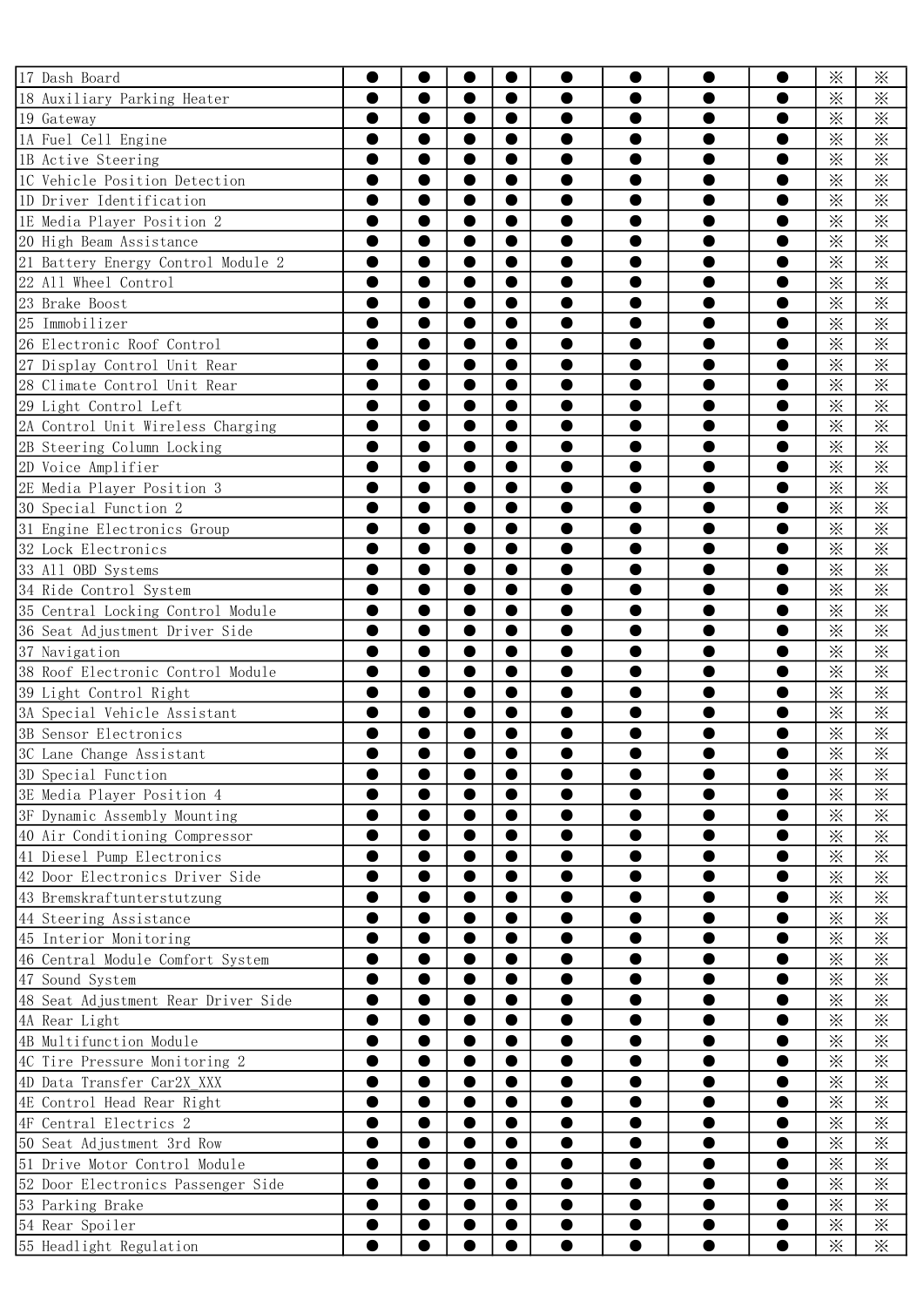| 56 Radio                                  |           |           |           | $\bullet$ |           |           |           |           | $\times$        | $\times$ |
|-------------------------------------------|-----------|-----------|-----------|-----------|-----------|-----------|-----------|-----------|-----------------|----------|
| 57 TV Tuner                               |           | $\bullet$ | ●         | $\bullet$ | ●         |           | e         |           | $\times$        | $\times$ |
| 58 Fuel Supply                            |           |           | 0         | $\bullet$ |           |           | e         |           | $\times$        | $\times$ |
| 5A Longitudinal Control                   |           |           |           | $\bullet$ |           |           |           |           | $\times$        | $\times$ |
| 5B Seat Adjustment Rear Passenger Side    |           |           |           | $\bullet$ |           |           |           |           | $\times$        | $\times$ |
| 5C Lane Departure Warning System          |           |           |           | 0         |           |           |           |           | $\times$        | $\times$ |
| 5D Operation                              | ●         | $\bullet$ | $\bullet$ | $\bullet$ | ●         |           |           |           | $\times$        | $\times$ |
| 5E Control Head Rear Left                 | ●         | $\bullet$ | 0         | $\bullet$ |           |           |           |           | $\times$        | $\times$ |
| 5F Information Control Unit 1             |           |           | ●         | $\bullet$ |           |           |           |           | $\times$        | $\times$ |
| 60 Tachograph                             |           |           |           | $\bullet$ |           |           |           |           | $\times$        | $\times$ |
| 61 Battery Regulation                     |           |           |           | 0         |           |           |           |           | $\times$        | $\times$ |
| 62 Door Electronics Rear Left             |           | $\bullet$ | ●         | $\bullet$ | ●         |           | e         |           | $\times$        | $\times$ |
| 63 Entry Assistance Driver Side           | ●         | $\bullet$ | 0         | $\bullet$ | ●         | ●         | e         |           | $\times$        | $\times$ |
| 64 Stabilizers                            |           | ●         | ●         | $\bullet$ |           |           |           |           | $\times$        | $\times$ |
| 65 Tire Pressure Monitoring 1             |           |           |           | $\bullet$ |           |           |           |           | $\times$        | $\times$ |
| 66 Seat Adjustment Rear                   |           |           | 0         | $\bullet$ |           |           |           |           | $\times$        | $\times$ |
| 67 Voice Control                          | ●         | $\bullet$ | $\bullet$ | $\bullet$ | ●         | ●         |           |           | $\times$        | $\times$ |
| 68 Wiper Control Unit                     | ●         | $\bullet$ | 0         | $\bullet$ |           |           |           |           | $\times$        | $\times$ |
| 69 Trailer Function                       |           |           |           | $\bullet$ |           |           |           |           | $\times$        | $\times$ |
| 6A Door Automatic Rear Driver Side        |           |           |           | $\bullet$ |           |           |           |           | $\times$        | $\times$ |
| 6B Aerodynamics Control Unit              |           |           |           | 0         |           |           |           |           | $\times$        | $\times$ |
| 6C Camera System Rear View                | 0         | $\bullet$ | 0         | $\bullet$ | ●         |           | e         |           | $\times$        | $\times$ |
| 6D Deck Lid Control Unit                  | ●         | $\bullet$ | 0         | $\bullet$ | ●         | ●         | 0         |           | $\times$        | $\times$ |
| 6E Display Control Roof                   |           | ●         | ●         | $\bullet$ |           |           |           |           | $\times$        | $\times$ |
| 6F Central Module Comfort System 2        |           |           |           | $\bullet$ |           |           |           |           | $\times$        | $\times$ |
| 71 Battery Charger                        |           |           | 0         | $\bullet$ |           |           |           |           | $\times$        | $\times$ |
| 72 Door Electronics Rear Right            | 0         | $\bullet$ | ●         | $\bullet$ | ●         |           |           |           | $\times$        | $\times$ |
| 73 Entry Assistance Passenger Side        | ●         | $\bullet$ | 0         | $\bullet$ |           |           |           |           | $\times$        | $\times$ |
| 74 Chassis Control                        |           |           |           | $\bullet$ |           |           |           |           | $\times$        | $\times$ |
| 75 Telematics Communication Unit          |           |           |           | $\bullet$ |           |           |           |           | $\times$        | $\times$ |
| 76 Parking Assistance                     |           |           | 0         | 0         |           |           |           |           | $\times$        | $\times$ |
| 77 Telephone                              |           | $\bullet$ | O         | 0         | ●         |           |           |           | $\times$        | $\times$ |
| 78 Sliding Door Right                     |           |           |           |           |           |           |           |           | $\times$        | $\times$ |
| 7A Door Automatic Rear Passenger Side     |           |           |           |           |           |           |           |           | $\times$        | $\times$ |
| 7D Auxiliary Heater                       |           |           | 0         | $\bullet$ |           |           |           |           | $\times$        | $\times$ |
| 7E Dash Board Display Unit                |           | $\bullet$ | $\bullet$ | $\bullet$ | ●         |           |           |           | $\times$        | $\times$ |
| 7F Information Control Unit 2             | ●         | $\bullet$ | $\bullet$ | $\bullet$ | ●         |           |           | ●         | $\times$        | $\times$ |
| 80 Battery Regulation Auxiliary           |           |           |           |           |           |           |           |           |                 |          |
| Accumulator 1                             |           |           |           |           |           |           |           |           | $\ddot{\times}$ | $\times$ |
| 81 Gear Shift Control Module              | ●         | $\bullet$ | ●         | $\bullet$ |           | ●         |           |           | $\times$        | $\times$ |
| 82 Head Up Display                        |           | $\bullet$ | ●         | $\bullet$ | 0         |           |           | D         | $\times$        | $\times$ |
| 84 Night Vision                           |           | $\bullet$ |           | $\bullet$ |           |           |           |           | $\times$        | $\times$ |
| 85 On-Board Camera                        |           | $\bullet$ | $\bullet$ | $\bullet$ | 0         |           | $\bullet$ |           | $\times$        | $\times$ |
| 87 Lane Assist LT3                        |           | $\bullet$ | $\bullet$ | $\bullet$ | ●         | ●         | ●         | $\bullet$ | $\times$        | $\times$ |
| 88 Multi Contour Seat Driver Side         | ●         | $\bullet$ | $\bullet$ | $\bullet$ |           | ●         | ●         |           | $\times$        | $\times$ |
| 89 Multi Contour Seat Passenger Side      |           | $\bullet$ | $\bullet$ | $\bullet$ |           |           |           | D         | $\times$        | $\times$ |
| 8A Multi Contour Seat Rear Driver Side    |           | $\bullet$ |           | $\bullet$ |           |           |           |           | $\times$        | $\times$ |
| 8B Adaptive Cruise Control 2              |           | $\bullet$ | $\bullet$ | $\bullet$ |           |           | $\bullet$ |           | $\times$        | $\times$ |
| 8C Battery Energy Control Module          | ●         | $\bullet$ | $\bullet$ | $\bullet$ |           |           | ●         | $\bullet$ | $\times$        | $\times$ |
| 8D Multi Contour Seat Rear Passenger Side | $\bullet$ | $\bullet$ | $\bullet$ | $\bullet$ | ●         | ●         | ●         |           | $\times$        | $\times$ |
| 8E Image Processing Electronics           | $\bullet$ | $\bullet$ | $\bullet$ | $\bullet$ | ●         |           | 0         | Ð         | $\times$        | $\times$ |
| 8F Pretensioner Front Left                |           | $\bullet$ | ●         | $\bullet$ |           |           |           |           | $\times$        | $\times$ |
| 90 Pretensioner Front Right               | ●         | $\bullet$ | $\bullet$ | $\bullet$ | $\bullet$ | $\bullet$ | $\bullet$ | $\bullet$ | $\times$        | $\times$ |
| 91 Engine Control Module (ECM)            |           | $\bullet$ | $\bullet$ | $\bullet$ | ●         | ●         | ●         | $\bullet$ | $\times$        | $\times$ |
| 92 Transmission Electronics               |           | $\bullet$ | $\bullet$ | $\bullet$ |           |           |           |           | $\times$        | $\times$ |
| 93 Immobilizer                            |           | $\bullet$ | $\bullet$ | $\bullet$ |           |           |           | Ð         | $\times$        | $\times$ |
| 94 Airbag (SRS)                           |           | $\bullet$ | 0         | $\bullet$ |           |           |           |           | $\times$        | $\times$ |
| 95 Electronic Stability Program           | ●         |           |           |           | $\bullet$ |           | ●         |           | $\times$        | $\times$ |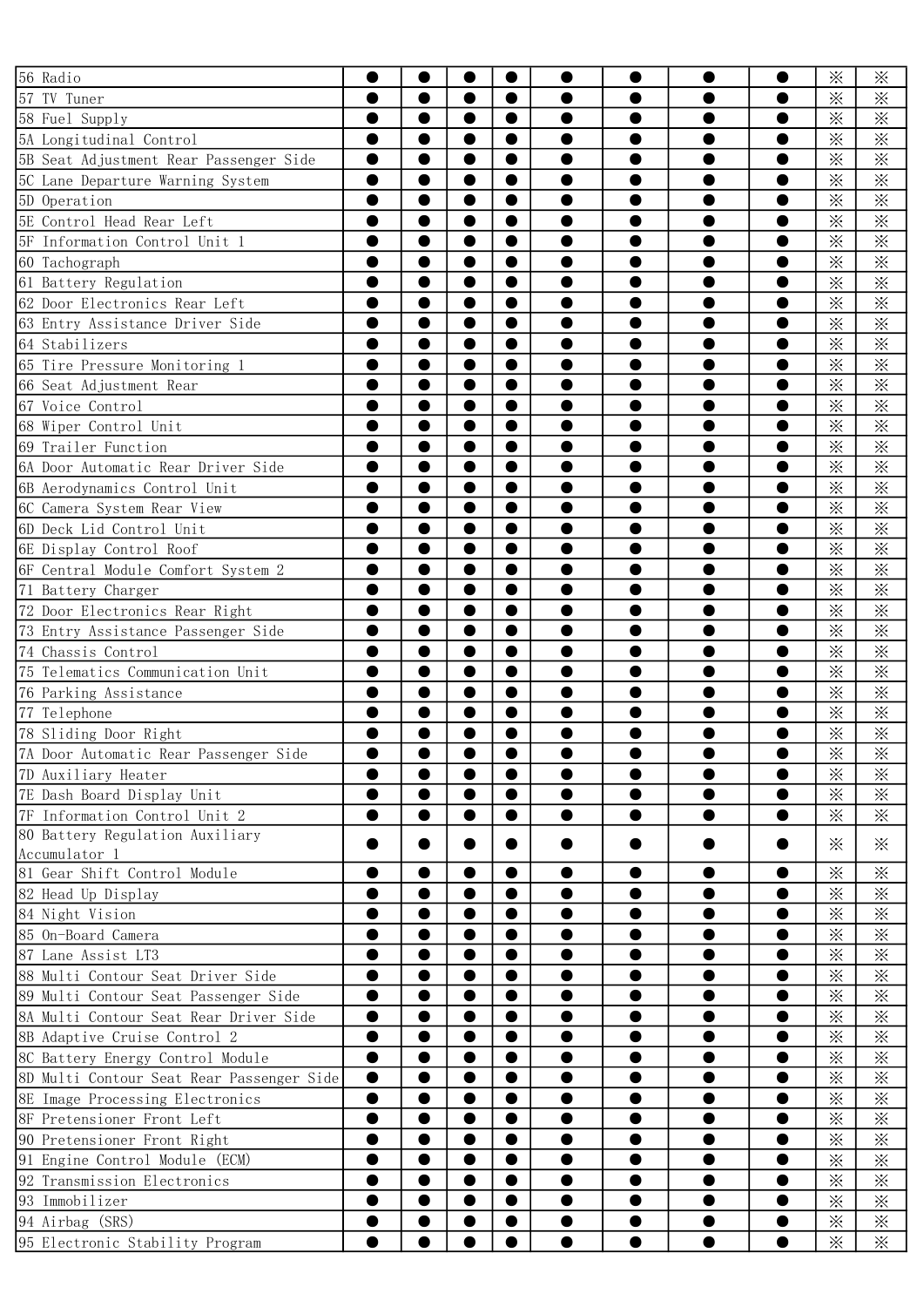| 96 Instrument Cluster                          |                                                                                                                                                                                                                                                                                                                                                                                                                                                                                                                                                                                                                                                                                                                                                                                                                                                                                                                                                                                                                                                                                                                                                                                                 |           |           |                  |  |   |   | $\times$        | $\times$                |
|------------------------------------------------|-------------------------------------------------------------------------------------------------------------------------------------------------------------------------------------------------------------------------------------------------------------------------------------------------------------------------------------------------------------------------------------------------------------------------------------------------------------------------------------------------------------------------------------------------------------------------------------------------------------------------------------------------------------------------------------------------------------------------------------------------------------------------------------------------------------------------------------------------------------------------------------------------------------------------------------------------------------------------------------------------------------------------------------------------------------------------------------------------------------------------------------------------------------------------------------------------|-----------|-----------|------------------|--|---|---|-----------------|-------------------------|
| 97 Tachograph                                  |                                                                                                                                                                                                                                                                                                                                                                                                                                                                                                                                                                                                                                                                                                                                                                                                                                                                                                                                                                                                                                                                                                                                                                                                 |           |           | 0                |  |   |   | $\times$        | $\times$                |
| 98 Tire Pressure Monitoring                    |                                                                                                                                                                                                                                                                                                                                                                                                                                                                                                                                                                                                                                                                                                                                                                                                                                                                                                                                                                                                                                                                                                                                                                                                 |           | ●         | $\bullet$        |  |   |   | $\times$        | $\times$                |
| 99 Electrical Ignition/starter Switch          |                                                                                                                                                                                                                                                                                                                                                                                                                                                                                                                                                                                                                                                                                                                                                                                                                                                                                                                                                                                                                                                                                                                                                                                                 |           | ●         | $\bullet$        |  |   |   | $\times$        | $\times$                |
| 9A Remote Control                              |                                                                                                                                                                                                                                                                                                                                                                                                                                                                                                                                                                                                                                                                                                                                                                                                                                                                                                                                                                                                                                                                                                                                                                                                 |           |           |                  |  |   |   | $\times$        | $\ddot{\times}$         |
| 9B Driver's Door Electronics                   |                                                                                                                                                                                                                                                                                                                                                                                                                                                                                                                                                                                                                                                                                                                                                                                                                                                                                                                                                                                                                                                                                                                                                                                                 |           |           |                  |  |   |   | ⋇               | $\overline{\mathbf{x}}$ |
| 9C A/C Electronics                             |                                                                                                                                                                                                                                                                                                                                                                                                                                                                                                                                                                                                                                                                                                                                                                                                                                                                                                                                                                                                                                                                                                                                                                                                 |           | 0         | 0                |  |   |   | $\times$        | $\times$                |
| 9D Auxiliary Heater (Fuel)                     |                                                                                                                                                                                                                                                                                                                                                                                                                                                                                                                                                                                                                                                                                                                                                                                                                                                                                                                                                                                                                                                                                                                                                                                                 |           | 0         | $\bullet$        |  |   |   | $\times$        | $\times$                |
| 9E Auxiliary Heater (Electric)                 |                                                                                                                                                                                                                                                                                                                                                                                                                                                                                                                                                                                                                                                                                                                                                                                                                                                                                                                                                                                                                                                                                                                                                                                                 |           | ●         | $\bullet$        |  |   |   | $\times$        | $\times$                |
| 9F Parking Heater, Water                       |                                                                                                                                                                                                                                                                                                                                                                                                                                                                                                                                                                                                                                                                                                                                                                                                                                                                                                                                                                                                                                                                                                                                                                                                 |           |           |                  |  |   |   | $\times$        | $\ddot{\times}$         |
| AO Audio 5 Radio,                              |                                                                                                                                                                                                                                                                                                                                                                                                                                                                                                                                                                                                                                                                                                                                                                                                                                                                                                                                                                                                                                                                                                                                                                                                 |           |           | ●                |  |   |   | $\times$        | $\ddot{\times}$         |
| Al Navigation                                  |                                                                                                                                                                                                                                                                                                                                                                                                                                                                                                                                                                                                                                                                                                                                                                                                                                                                                                                                                                                                                                                                                                                                                                                                 |           | 0         | $\bullet$        |  |   |   | $\times$        | $\times$                |
| A2 CD Changer                                  |                                                                                                                                                                                                                                                                                                                                                                                                                                                                                                                                                                                                                                                                                                                                                                                                                                                                                                                                                                                                                                                                                                                                                                                                 |           | 0         | $\bullet$        |  |   |   | $\times$        | $\times$                |
| A3 Telephone                                   |                                                                                                                                                                                                                                                                                                                                                                                                                                                                                                                                                                                                                                                                                                                                                                                                                                                                                                                                                                                                                                                                                                                                                                                                 |           | ●         | $\bullet$        |  |   |   | $\times$        | $\times$                |
| A5 Front Sensors Driver Assistance System      |                                                                                                                                                                                                                                                                                                                                                                                                                                                                                                                                                                                                                                                                                                                                                                                                                                                                                                                                                                                                                                                                                                                                                                                                 |           |           |                  |  |   |   | $\times$        | $\overline{\mathbf{x}}$ |
| A6 Microphone Control Unit                     |                                                                                                                                                                                                                                                                                                                                                                                                                                                                                                                                                                                                                                                                                                                                                                                                                                                                                                                                                                                                                                                                                                                                                                                                 |           |           | ●                |  |   |   | $\times$        | $\ddot{\times}$         |
| A7 Infotainment Interface                      | 0                                                                                                                                                                                                                                                                                                                                                                                                                                                                                                                                                                                                                                                                                                                                                                                                                                                                                                                                                                                                                                                                                                                                                                                               |           | $\bullet$ | 0                |  |   |   | $\times$        | $\times$                |
| A8 External Communication Interface            | ●                                                                                                                                                                                                                                                                                                                                                                                                                                                                                                                                                                                                                                                                                                                                                                                                                                                                                                                                                                                                                                                                                                                                                                                               |           | 0         | $\bullet$        |  |   |   | $\times$        | $\times$                |
| A9 Actuator For Structure-Borne Sound          | ●                                                                                                                                                                                                                                                                                                                                                                                                                                                                                                                                                                                                                                                                                                                                                                                                                                                                                                                                                                                                                                                                                                                                                                                               |           | ●         | $\bullet$        |  |   |   | $\times$        | $\times$                |
| AA Wheel Brake Rear Right                      |                                                                                                                                                                                                                                                                                                                                                                                                                                                                                                                                                                                                                                                                                                                                                                                                                                                                                                                                                                                                                                                                                                                                                                                                 |           |           | 0                |  |   |   | $\times$        | $\ddot{\times}$         |
| AB Wheel Brake Rear Left                       |                                                                                                                                                                                                                                                                                                                                                                                                                                                                                                                                                                                                                                                                                                                                                                                                                                                                                                                                                                                                                                                                                                                                                                                                 |           |           | ●                |  |   |   | $\times$        | $\ddot{\times}$         |
| AC Reductant Control Module                    |                                                                                                                                                                                                                                                                                                                                                                                                                                                                                                                                                                                                                                                                                                                                                                                                                                                                                                                                                                                                                                                                                                                                                                                                 |           | 0         | $\bullet$        |  |   |   | $\times$        | $\times$                |
| AD Sensors Brake Systems                       | ●                                                                                                                                                                                                                                                                                                                                                                                                                                                                                                                                                                                                                                                                                                                                                                                                                                                                                                                                                                                                                                                                                                                                                                                               | $\bullet$ | $\bullet$ | $\bullet$        |  | e |   | $\times$        | $\times$                |
| AE Telemetry Diagnostic Control Unit           | ●                                                                                                                                                                                                                                                                                                                                                                                                                                                                                                                                                                                                                                                                                                                                                                                                                                                                                                                                                                                                                                                                                                                                                                                               | $\bullet$ | ●         | $\bullet$        |  |   | ● | $\times$        | $\times$                |
| BO Roof Display/control Head (Roof             |                                                                                                                                                                                                                                                                                                                                                                                                                                                                                                                                                                                                                                                                                                                                                                                                                                                                                                                                                                                                                                                                                                                                                                                                 |           |           |                  |  |   |   | $\ddot{\times}$ | $\times$                |
| Control Head)                                  |                                                                                                                                                                                                                                                                                                                                                                                                                                                                                                                                                                                                                                                                                                                                                                                                                                                                                                                                                                                                                                                                                                                                                                                                 |           |           |                  |  |   |   |                 |                         |
| B1 Upper Operating Field                       |                                                                                                                                                                                                                                                                                                                                                                                                                                                                                                                                                                                                                                                                                                                                                                                                                                                                                                                                                                                                                                                                                                                                                                                                 |           |           | 0                |  |   |   | $\times$        | $\times$                |
| B2 Parking Aid                                 |                                                                                                                                                                                                                                                                                                                                                                                                                                                                                                                                                                                                                                                                                                                                                                                                                                                                                                                                                                                                                                                                                                                                                                                                 |           |           |                  |  |   |   | $\times$        | $\times$                |
| B3 Trailer Function                            |                                                                                                                                                                                                                                                                                                                                                                                                                                                                                                                                                                                                                                                                                                                                                                                                                                                                                                                                                                                                                                                                                                                                                                                                 |           |           | $\bullet$        |  |   |   | $\ddot{\times}$ | $\times$                |
| B4 Vehicle Electrical System Control<br>Module |                                                                                                                                                                                                                                                                                                                                                                                                                                                                                                                                                                                                                                                                                                                                                                                                                                                                                                                                                                                                                                                                                                                                                                                                 |           |           |                  |  |   |   | $\mathbb{X}$    | ⋇                       |
| B5 Programmable Special Module                 |                                                                                                                                                                                                                                                                                                                                                                                                                                                                                                                                                                                                                                                                                                                                                                                                                                                                                                                                                                                                                                                                                                                                                                                                 |           |           |                  |  |   |   | $\times$        | $\times$                |
| B6 Steering Column Jacket Switch Module        |                                                                                                                                                                                                                                                                                                                                                                                                                                                                                                                                                                                                                                                                                                                                                                                                                                                                                                                                                                                                                                                                                                                                                                                                 |           |           |                  |  |   |   | $\times$        | $\times$                |
| B7 Access Startsystem Interface                | $\bullet$                                                                                                                                                                                                                                                                                                                                                                                                                                                                                                                                                                                                                                                                                                                                                                                                                                                                                                                                                                                                                                                                                                                                                                                       |           | $\bullet$ | $\bullet$        |  |   |   | $\times$        | $\times$                |
| B8 Electronic Roof Control 2                   |                                                                                                                                                                                                                                                                                                                                                                                                                                                                                                                                                                                                                                                                                                                                                                                                                                                                                                                                                                                                                                                                                                                                                                                                 |           | $\bullet$ | $\blacktriangle$ |  |   |   |                 |                         |
| B9 Auxiliary Display Control Unit              |                                                                                                                                                                                                                                                                                                                                                                                                                                                                                                                                                                                                                                                                                                                                                                                                                                                                                                                                                                                                                                                                                                                                                                                                 |           |           |                  |  |   |   |                 |                         |
| BA Assembly Mounting                           | $\times$<br>$\times$<br>$\bullet$<br>0<br>$\times$<br>$\times$<br>$\bullet$<br>$\bullet$<br>$\bullet$<br>$\bullet$<br>●<br>0<br>$\bullet$<br>$\times$<br>$\times$<br>$\bullet$<br>$\bullet$<br>$\bullet$<br>●<br>0<br>$\times$<br>$\times$<br>$\bullet$<br>$\bullet$<br>●<br>●<br>$\times$<br>$\times$<br>$\bullet$<br>0<br>0<br>$\times$<br>$\times$<br>$\bullet$<br>$\times$<br>$\times$<br>$\bullet$<br>$\bullet$<br>0<br>0<br>0<br>$\bullet$<br>$\times$<br>$\times$<br>$\bullet$<br>$\bullet$<br>$\bullet$<br>$\times$<br>$\times$<br>$\bullet$<br>●<br>●<br>$\times$<br>$\times$<br>$\bullet$<br>$\times$<br>$\times$<br>$\bullet$<br>$\times$<br>$\times$<br>$\bullet$<br>$\bullet$<br>0<br>0<br>●<br>●<br>$\times$<br>$\times$<br>$\bullet$<br>●<br>$\bullet$<br>0<br>●<br>$\times$<br>$\bullet$<br>$\times$<br>●<br>●<br>$\times$<br>$\times$<br>$\bullet$<br>$\bullet$<br>$\times$<br>$\times$<br>$\bullet$<br>0<br>$\times$<br>$\times$<br>$\bullet$<br>$\bullet$<br>0<br>0<br>$\bullet$<br>$\bullet$<br>$\bullet$<br>$\times$<br>$\times$<br>$\bullet$<br>●<br>$\bullet$<br>$\bullet$<br>0<br>0<br>$\bullet$<br>$\times$<br>$\times$<br>●<br>●<br>$\times$<br>$\times$<br>$\bullet$ |           |           |                  |  |   |   |                 |                         |
| BB Door Electronics Rear Driver Side           | ፠<br>$\times$<br>$\bullet$<br>$\times$<br>$\times$<br>●                                                                                                                                                                                                                                                                                                                                                                                                                                                                                                                                                                                                                                                                                                                                                                                                                                                                                                                                                                                                                                                                                                                                         |           |           |                  |  |   |   |                 |                         |
| BC Door Electronics Rear Passenger Side        |                                                                                                                                                                                                                                                                                                                                                                                                                                                                                                                                                                                                                                                                                                                                                                                                                                                                                                                                                                                                                                                                                                                                                                                                 |           |           |                  |  |   |   |                 |                         |
| BD High Voltage Battery Charge Management      |                                                                                                                                                                                                                                                                                                                                                                                                                                                                                                                                                                                                                                                                                                                                                                                                                                                                                                                                                                                                                                                                                                                                                                                                 |           |           |                  |  |   |   |                 |                         |
| BE Sliding Door Rear Left                      |                                                                                                                                                                                                                                                                                                                                                                                                                                                                                                                                                                                                                                                                                                                                                                                                                                                                                                                                                                                                                                                                                                                                                                                                 |           |           |                  |  |   |   |                 |                         |
| BF Sliding Door Rear Right                     | $\overline{\mathbf{X}}$<br>$\frac{1}{2}$                                                                                                                                                                                                                                                                                                                                                                                                                                                                                                                                                                                                                                                                                                                                                                                                                                                                                                                                                                                                                                                                                                                                                        |           |           |                  |  |   |   |                 |                         |
| CO Actuator For Exterior Noise                 |                                                                                                                                                                                                                                                                                                                                                                                                                                                                                                                                                                                                                                                                                                                                                                                                                                                                                                                                                                                                                                                                                                                                                                                                 |           |           |                  |  |   |   |                 |                         |
| C1 Battery Regulation                          |                                                                                                                                                                                                                                                                                                                                                                                                                                                                                                                                                                                                                                                                                                                                                                                                                                                                                                                                                                                                                                                                                                                                                                                                 |           |           |                  |  |   |   |                 |                         |
| C2 Transmission Control Module 2               |                                                                                                                                                                                                                                                                                                                                                                                                                                                                                                                                                                                                                                                                                                                                                                                                                                                                                                                                                                                                                                                                                                                                                                                                 |           |           |                  |  |   |   |                 |                         |
| C3 Drive Motor Control Module 3                |                                                                                                                                                                                                                                                                                                                                                                                                                                                                                                                                                                                                                                                                                                                                                                                                                                                                                                                                                                                                                                                                                                                                                                                                 |           |           |                  |  |   |   |                 |                         |
| C4 DC/DC Converter Control Module              |                                                                                                                                                                                                                                                                                                                                                                                                                                                                                                                                                                                                                                                                                                                                                                                                                                                                                                                                                                                                                                                                                                                                                                                                 |           |           |                  |  |   |   |                 |                         |
| C5 Thermal Management                          |                                                                                                                                                                                                                                                                                                                                                                                                                                                                                                                                                                                                                                                                                                                                                                                                                                                                                                                                                                                                                                                                                                                                                                                                 |           |           |                  |  |   |   |                 |                         |
| C6 Battery Charger Control Module              |                                                                                                                                                                                                                                                                                                                                                                                                                                                                                                                                                                                                                                                                                                                                                                                                                                                                                                                                                                                                                                                                                                                                                                                                 |           |           |                  |  |   |   |                 |                         |
| C7 Pedestrian Protection                       |                                                                                                                                                                                                                                                                                                                                                                                                                                                                                                                                                                                                                                                                                                                                                                                                                                                                                                                                                                                                                                                                                                                                                                                                 |           |           |                  |  |   |   |                 |                         |
| C8 Auxiliary Display Control Unit 2            |                                                                                                                                                                                                                                                                                                                                                                                                                                                                                                                                                                                                                                                                                                                                                                                                                                                                                                                                                                                                                                                                                                                                                                                                 |           |           |                  |  |   |   |                 |                         |
| C9 Rear Mirror                                 |                                                                                                                                                                                                                                                                                                                                                                                                                                                                                                                                                                                                                                                                                                                                                                                                                                                                                                                                                                                                                                                                                                                                                                                                 |           |           |                  |  |   |   |                 |                         |
| CA Control Module For Sunroof                  |                                                                                                                                                                                                                                                                                                                                                                                                                                                                                                                                                                                                                                                                                                                                                                                                                                                                                                                                                                                                                                                                                                                                                                                                 |           |           |                  |  |   |   |                 |                         |
| CB Rear Axle Steering                          |                                                                                                                                                                                                                                                                                                                                                                                                                                                                                                                                                                                                                                                                                                                                                                                                                                                                                                                                                                                                                                                                                                                                                                                                 |           |           |                  |  |   |   |                 |                         |
| CC Starter / Generator Control Module          |                                                                                                                                                                                                                                                                                                                                                                                                                                                                                                                                                                                                                                                                                                                                                                                                                                                                                                                                                                                                                                                                                                                                                                                                 |           |           |                  |  |   |   |                 |                         |
| CD Laser Scanner                               | $\bullet$<br>$\bullet$<br>$\times$<br>$\times$<br>$\bullet$<br>$\bullet$<br>●                                                                                                                                                                                                                                                                                                                                                                                                                                                                                                                                                                                                                                                                                                                                                                                                                                                                                                                                                                                                                                                                                                                   |           |           |                  |  |   |   |                 |                         |
| CE Drive Motor Control Module 2                |                                                                                                                                                                                                                                                                                                                                                                                                                                                                                                                                                                                                                                                                                                                                                                                                                                                                                                                                                                                                                                                                                                                                                                                                 |           |           |                  |  |   |   |                 |                         |
| CF Control Unit Lane Change Assistant 2        |                                                                                                                                                                                                                                                                                                                                                                                                                                                                                                                                                                                                                                                                                                                                                                                                                                                                                                                                                                                                                                                                                                                                                                                                 |           |           |                  |  |   |   |                 |                         |
|                                                |                                                                                                                                                                                                                                                                                                                                                                                                                                                                                                                                                                                                                                                                                                                                                                                                                                                                                                                                                                                                                                                                                                                                                                                                 |           |           |                  |  |   |   |                 |                         |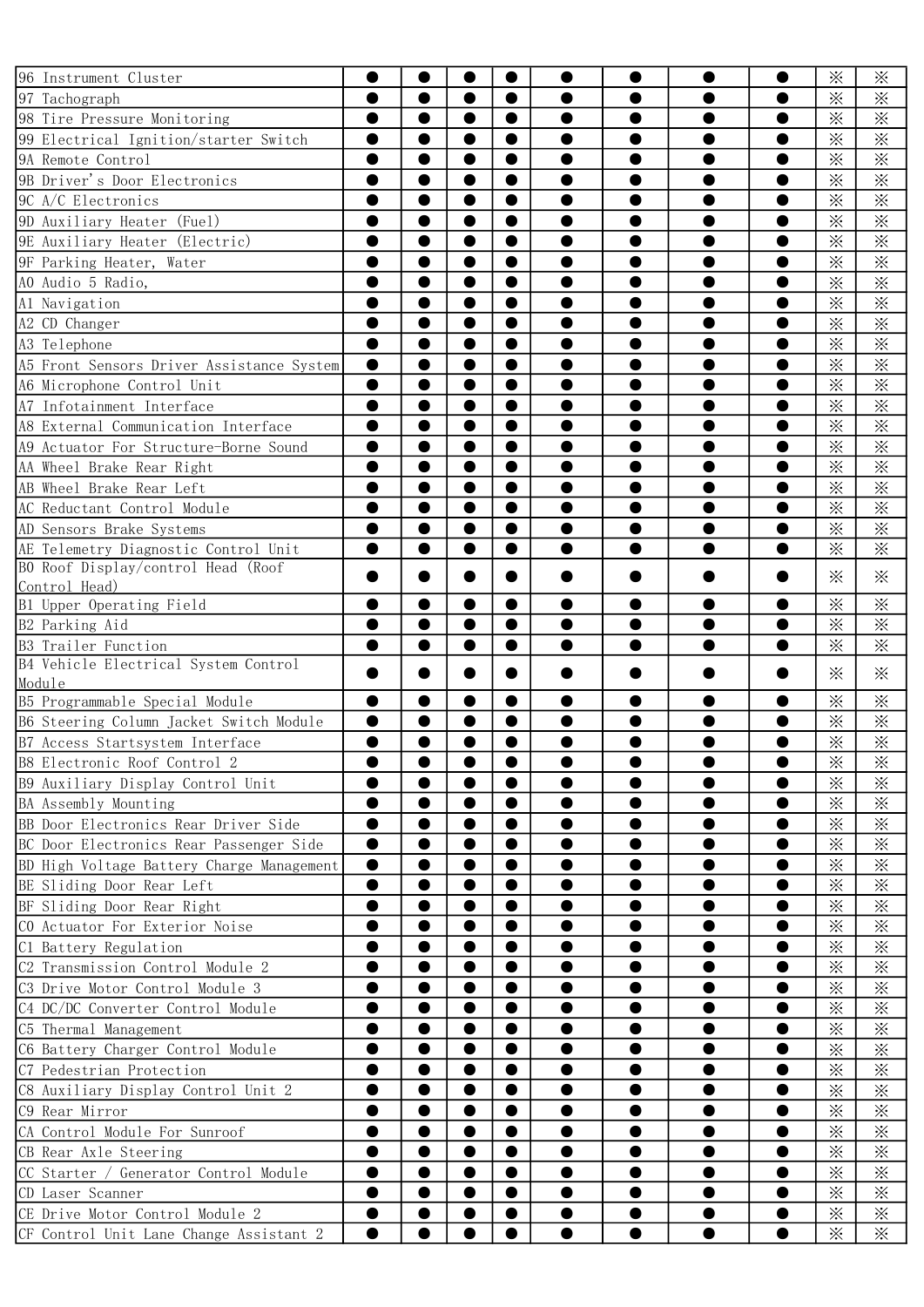| DO Front Axle Lift System                        |                |   |           |  |           | ⋇               | ⋇            |
|--------------------------------------------------|----------------|---|-----------|--|-----------|-----------------|--------------|
| D1 Center Display                                |                |   | $\bullet$ |  |           | ⋇               | ⋇            |
| D2 Sliding Door Left                             |                | D |           |  |           | ፠               | ⋇            |
| D3 Sliding Door Right                            | ٠              | D |           |  |           | $\mathbb{X}$    | ⋇            |
| D4 Roll Control System 1                         | ٠              | D |           |  |           | $\ddot{\times}$ | ⋇            |
| D5 Roll Control System 2                         | $\bullet$      | D |           |  |           | $\mathbb{X}$    | $\mathbb{X}$ |
| D6 Light Control Left 2                          | $\bullet$      | D | $\bullet$ |  |           | $\times$        | $\mathbb{X}$ |
| D7 Light Control Right 2                         | ●              | D | ●         |  |           | $\times$        | $\mathbb{X}$ |
| D8 Projection Module in Left Matrix<br>Headlamp  |                |   |           |  |           | ፠               | $\mathbb{X}$ |
| D9 Projection Module in Right Matrix<br>Headlamp |                |   |           |  |           | ⋇               | $\mathbb{X}$ |
| DB Front Corner Radar 1                          | ٠              |   |           |  |           | ፠               | $\times$     |
| DC Front Corner Radar 2                          | ٠              |   |           |  |           | ፠               | $\mathbb{X}$ |
| DD Control Module 2 For Sunroof                  | $\blacksquare$ | ٠ |           |  |           | ⋇               | $\mathbb{X}$ |
| DE Charger 1 Mobile Devices                      | $\bullet$      | D |           |  |           | ፠               | $\mathbb{X}$ |
| DF Charger 2 Mobile Devices                      | $\bullet$      | D |           |  | $\bullet$ | $\times$        | ፠            |
| EO Auxiliary Display Control Unit 1              | $\bullet$      | D |           |  |           | ፠               | ፠            |
| EF Reference Control Unit                        |                |   |           |  |           | ፠               | ፠            |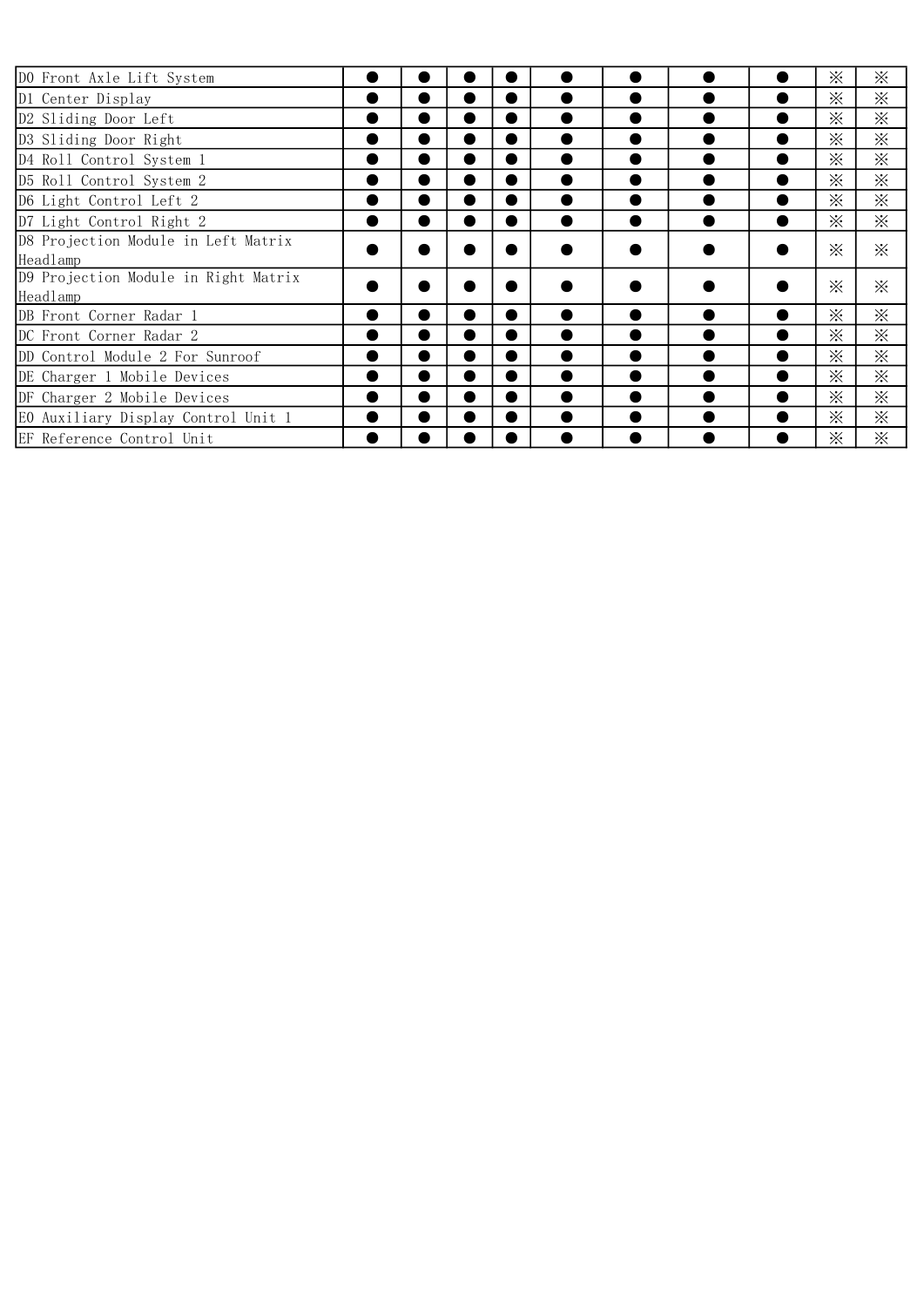| SEAT Diagnostic Function List (Note: For reference only)                                |         |               |                |              |                         |            |            |
|-----------------------------------------------------------------------------------------|---------|---------------|----------------|--------------|-------------------------|------------|------------|
| NOTES:                                                                                  |         |               |                |              |                         |            |            |
| This function is supported.                                                             |         |               |                |              |                         |            |            |
| X This function may be supported, which depends on the actual condition of the vehicle. |         |               |                |              |                         |            |            |
| O This function is not supported.                                                       |         |               |                |              |                         |            |            |
| This function is the new feature in this version.<br>Vehicle                            |         |               |                |              | Year                    |            |            |
| Alhambra                                                                                |         |               |                |              | $2001 - 2019$           |            |            |
| Altea                                                                                   |         |               |                |              | $2004 - 2015$           |            |            |
| Ateca                                                                                   |         |               |                |              | $2017 - 2019$           |            |            |
| Arosa                                                                                   |         |               |                |              | $2001 - 2004$           |            |            |
| Cordoba                                                                                 |         |               |                |              | $1999 - 2009$           |            |            |
| Exeo                                                                                    |         |               |                |              | $2009 - 2014$           |            |            |
| Ibiza                                                                                   |         |               |                |              | $1999 - 2019$           |            |            |
| Inca                                                                                    |         |               |                |              | $2001 - 2003$           |            |            |
| Leon                                                                                    |         |               |                |              | $2000 - 2019$           |            |            |
| Mii                                                                                     |         |               |                |              | $2012 - 2019$           |            |            |
| Toledo                                                                                  |         |               |                |              | $1999 - 2010$           |            |            |
| Toledo                                                                                  |         |               |                |              | $2013 - 2019$           |            |            |
| Systemlist                                                                              | EcuInfo | Read<br>Codes | Erase<br>Codes | Live<br>Data | Actuation Basic<br>Test | Setting    | Adaptation |
| 01 Engine Control Module 1                                                              |         |               |                | ●            |                         |            |            |
| 02 Transmission Control Module                                                          | 0       | $\bullet$     |                | $\bullet$    |                         | 0          | $\bullet$  |
| 03 Brakes 1                                                                             |         |               |                | 0            |                         | 0          |            |
| 04 Steering Angle Sender                                                                |         |               |                |              |                         |            |            |
| 05 Kessy                                                                                |         |               |                |              |                         | О          | О          |
| 06 Seat Adjustment Passenger Side                                                       |         |               |                | ●            |                         | $\bigcirc$ | $\bigcirc$ |
| 07 Display Control Unit                                                                 |         |               |                |              |                         | $\bigcirc$ | $\bigcirc$ |
| 08 Air Conditioning                                                                     | 0       |               |                | $\bullet$    |                         | $\bullet$  | $\bullet$  |
| 09 Central Electrics                                                                    |         |               |                | ●            |                         | ●          | ●          |
| OB Auxiliary Air Heater                                                                 |         |               |                |              |                         | О          | O          |
| OC Rear Axle Steering 2                                                                 |         |               |                | $\bullet$    |                         | $\bigcirc$ | $\bigcirc$ |
| OD Sliding Door Left                                                                    |         |               |                |              |                         | $\bigcirc$ | $\bigcirc$ |
| OE Media Player Position 1                                                              |         |               |                |              |                         | $\bigcirc$ | $\circ$    |
| OF Radio Tuner - Digital                                                                |         |               |                |              |                         | О          | O          |
| 10 Parking Assistance 2                                                                 |         |               |                |              |                         | $\bigcirc$ | O          |
| 11 Engine Control Module 2                                                              |         |               |                | D            |                         | $\bigcirc$ | $\bigcirc$ |
| 12 Clutch Control Unit                                                                  | 0       |               |                |              | 0                       | $\bigcirc$ | $\circ$    |
| 13 Adaptive Cruise Control                                                              |         |               |                |              | 0                       | $\bigcirc$ | $\bigcirc$ |
| 14 Wheel Dampening Electronics                                                          |         |               |                | D            |                         | $\bigcirc$ | $\circ$    |
| 15 Airbag                                                                               | o       |               |                | $\bullet$    | $\bullet$               | ●          | $\bullet$  |
| 16 Steering Column Electronics                                                          |         |               |                |              | 0                       |            |            |
| 17 Dash Board                                                                           |         |               |                |              |                         | 0          |            |
| 18 Auxiliary Parking Heater                                                             | 0       |               | $\bullet$      |              | 0                       | $\bigcirc$ | $\bigcirc$ |
| 19 Gateway                                                                              | D       |               |                | 0            | D                       |            |            |
| 1A Fuel Cell Engine                                                                     |         |               |                |              |                         | $\bigcirc$ | $\bigcirc$ |
| 1B Active Steering                                                                      | O       |               |                | ●            | 0                       | $\bigcirc$ | О          |
| 1C Vehicle Position Detection                                                           | D       |               |                | 0            | $\bullet$               | $\bigcirc$ | $\bigcirc$ |
| 1D Driver Identification                                                                |         |               |                |              |                         | $\bigcirc$ | $\bigcirc$ |
| 1E Media Player Position 2                                                              | 0       |               | 0              | ●            | 0                       | $\bigcirc$ | О          |
| 20 High Beam Assistance                                                                 | D       |               |                | 0            | 0                       | $\bigcirc$ | $\bigcirc$ |
| 21 Battery Energy Control Module 2                                                      |         |               |                |              |                         | $\bigcirc$ | $\circ$    |
| 22 All Wheel Control                                                                    | O       |               |                | ●            | 0                       | $\bigcirc$ | O          |
| 23 Brake Boost                                                                          | D       |               |                | $\bullet$    | 0                       | $\bigcirc$ | $\bigcirc$ |
| 25 Immobilizer                                                                          |         |               |                |              |                         | $\bigcirc$ | $\bigcirc$ |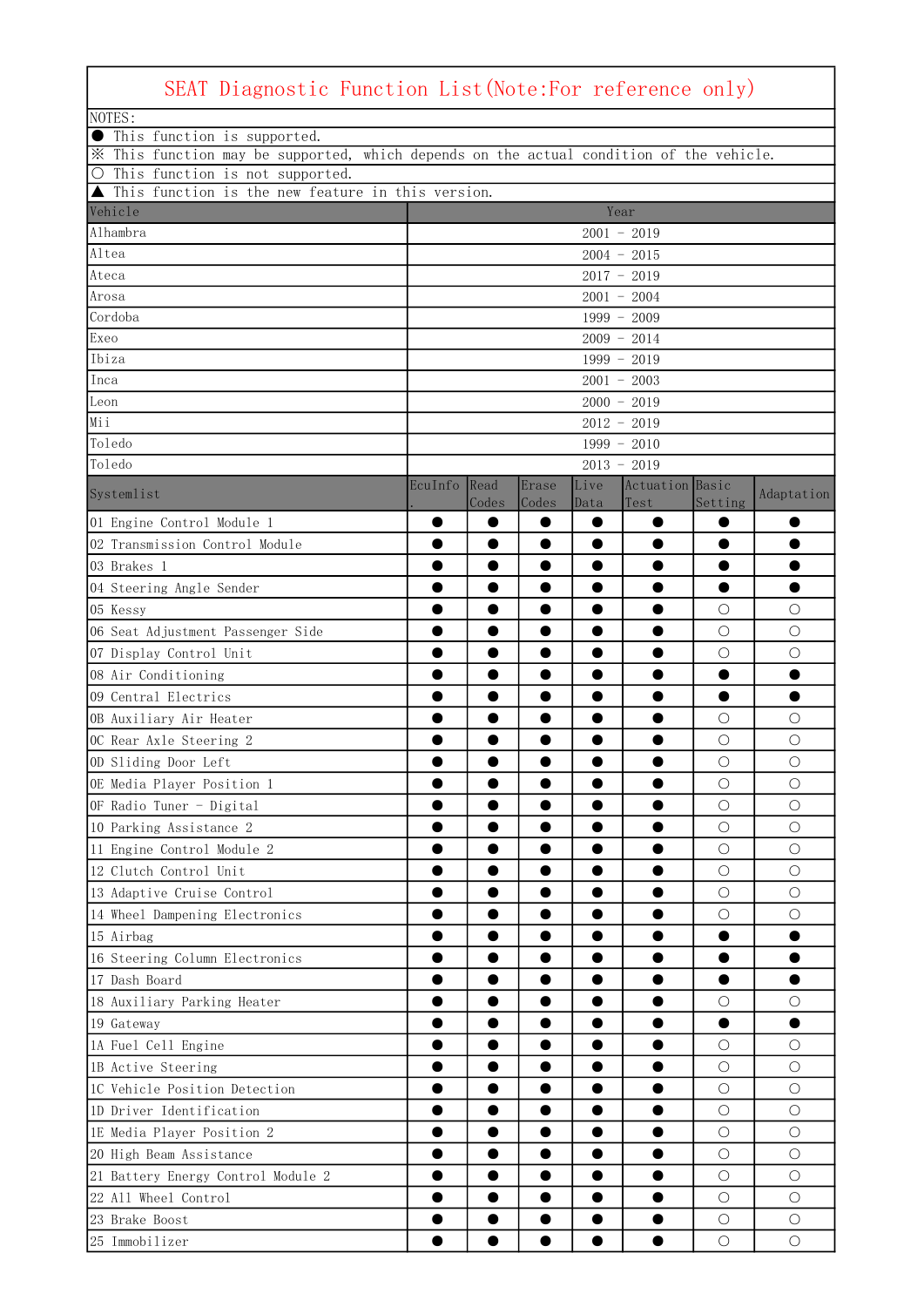| 26 Electronic Roof Control             |           |           |           |           |           | $\bigcirc$ | $\bigcirc$      |
|----------------------------------------|-----------|-----------|-----------|-----------|-----------|------------|-----------------|
| 27 Display Control Unit Rear           |           |           |           |           |           | $\bigcirc$ | О               |
| 28 Climate Control Unit Rear           |           |           |           |           |           | $\bigcirc$ | $\bigcirc$      |
| 29 Light Control Left                  | O         | O         |           |           | $\bullet$ | $\bigcirc$ | $\bigcirc$      |
| 2A Control Unit Wireless Charging      |           |           |           | ●         |           | $\bigcirc$ | $\bigcirc$      |
| 2B Steering Column Locking             |           |           |           |           |           | $\bigcirc$ | $\bigcirc$      |
| 2D Voice Amplifier                     |           |           |           | 0         |           | $\bigcirc$ | O               |
| 2E Media Player Position 3             |           |           |           | 0         |           | $\bigcirc$ | $\circ$         |
| 30 Special Function 2                  |           |           |           |           |           | $\bigcirc$ | $\bigcirc$      |
| 31 Engine Electronics Group            | O         | O         |           | $\bullet$ |           | $\bigcirc$ | $\bigcirc$      |
| 32 Lock Electronics                    |           |           |           | 0         |           | $\bigcirc$ | $\circ$         |
| 33 All OBD Systems                     |           |           |           |           |           | $\bigcirc$ | $\bigcirc$      |
| 34 Ride Control System                 | O         |           |           | $\bullet$ |           | $\bigcirc$ | O               |
| 35 Central Locking Control Module      |           |           |           | $\bullet$ |           | $\bigcirc$ | $\bigcirc$      |
| 36 Seat Adjustment Driver Side         |           |           |           |           |           | $\bigcirc$ | $\bigcirc$      |
| 37 Navigation                          | O         |           |           | $\bullet$ | 0         | $\bigcirc$ | $\bigcirc$      |
| 38 Roof Electronic Control Module      |           |           | ●         | $\bullet$ |           | $\bigcirc$ | $\bigcirc$      |
| 39 Light Control Right                 |           |           |           |           |           | $\bigcirc$ | $\bigcirc$      |
|                                        |           |           | 0         |           |           | $\bigcirc$ |                 |
| 3A Special Vehicle Assistant           |           |           | 0         | 0         | 0<br>Ð    | $\bigcirc$ | О<br>$\bigcirc$ |
| 3B Sensor Electronics                  |           |           |           | 0         |           |            |                 |
| 3C Lane Change Assistant               |           |           |           |           |           | $\bigcirc$ | $\bigcirc$      |
| 3D Special Function                    |           |           |           | 0         | 0         | $\bigcirc$ | $\bigcirc$      |
| 3E Media Player Position 4             |           |           |           | 0         |           | $\bigcirc$ | $\bigcirc$      |
| 3F Dynamic Assembly Mounting           |           |           |           |           |           | $\bigcirc$ | $\bigcirc$      |
| 40 Air Conditioning Compressor         | O         |           | 0         | 0         | 0         | $\bigcirc$ | О               |
| 41 Diesel Pump Electronics             |           |           |           | 0         |           | $\bigcirc$ | $\bigcirc$      |
| 42 Door Electronics Driver Side        |           |           |           |           |           | $\bigcirc$ | $\bigcirc$      |
| 43 Bremskraftunterstutzung             |           |           | 0         | ●         |           | $\bigcirc$ | $\bigcirc$      |
| 44 Steering Assistance                 |           |           |           | $\bullet$ |           |            | 0               |
| 45 Interior Monitoring                 |           |           |           |           |           | $\bigcirc$ | О               |
| 46 Central Module Comfort System       |           |           |           |           |           | $\bullet$  |                 |
| 47 Sound System                        |           |           |           |           |           | $\bigcirc$ | $\bigcirc$      |
| 48 Seat Adjustment Rear Driver Side    |           |           |           | $\bullet$ |           | О          | О               |
| 4A Rear Light                          | O         |           |           | 0         | 0         | $\bigcirc$ | $\bigcirc$      |
| 4B Multifunction Module                |           |           |           |           |           | $\bigcirc$ | $\bigcirc$      |
| 4C Tire Pressure Monitoring 2          |           |           |           | $\bullet$ | $\bullet$ | $\bigcirc$ | $\bigcirc$      |
| 4D Data Transfer Car2X_XXX             |           |           |           | $\bullet$ | 0         | $\bigcirc$ | $\bigcirc$      |
| 4E Control Head Rear Right             |           |           |           | 0         |           | $\bigcirc$ | $\bigcirc$      |
| 4F Central Electrics 2                 | 0         |           |           |           |           | $\bigcirc$ | $\bigcirc$      |
| 50 Seat Adjustment 3rd Row             | D         |           |           | 0         | 0         | $\bigcirc$ | $\bigcirc$      |
| 51 Drive Motor Control Module          |           |           |           | 0         | 0         | $\bigcirc$ | $\bigcirc$      |
| 52 Door Electronics Passenger Side     | O         |           |           | $\bullet$ | $\bullet$ | $\bigcirc$ | $\bigcirc$      |
| 53 Parking Brake                       |           |           |           | 0         | 0         | ●          |                 |
| 54 Rear Spoiler                        |           |           |           | 0         | 0         | $\bigcirc$ | $\bigcirc$      |
| 55 Headlight Regulation                | O         |           |           |           | $\bullet$ | $\bigcirc$ | $\bigcirc$      |
| 56 Radio                               |           |           |           | 0         |           | $\bigcirc$ | $\bigcirc$      |
| 57 TV Tuner                            |           |           |           | 0         | 0         | $\bigcirc$ | $\bigcirc$      |
| 58 Fuel Supply                         | 0         | $\bullet$ | $\bullet$ | $\bullet$ | $\bullet$ | $\bigcirc$ | $\bigcirc$      |
| 5A Longitudinal Control                |           |           |           | 0         | 0         | $\bigcirc$ | $\bigcirc$      |
| 5B Seat Adjustment Rear Passenger Side |           |           |           |           |           | $\bigcirc$ | $\bigcirc$      |
| 5C Lane Departure Warning System       | 0         |           | ۰         |           | $\bullet$ | $\bigcirc$ | $\bigcirc$      |
| 5D Operation                           | D         |           |           |           |           | $\bigcirc$ | $\bigcirc$      |
| 5E Control Head Rear Left              |           |           |           |           |           | $\bigcirc$ | $\bigcirc$      |
| 5F Information Control Unit 1          | $\bullet$ |           | ●         | $\bullet$ | $\bullet$ | $\bigcirc$ | $\bigcirc$      |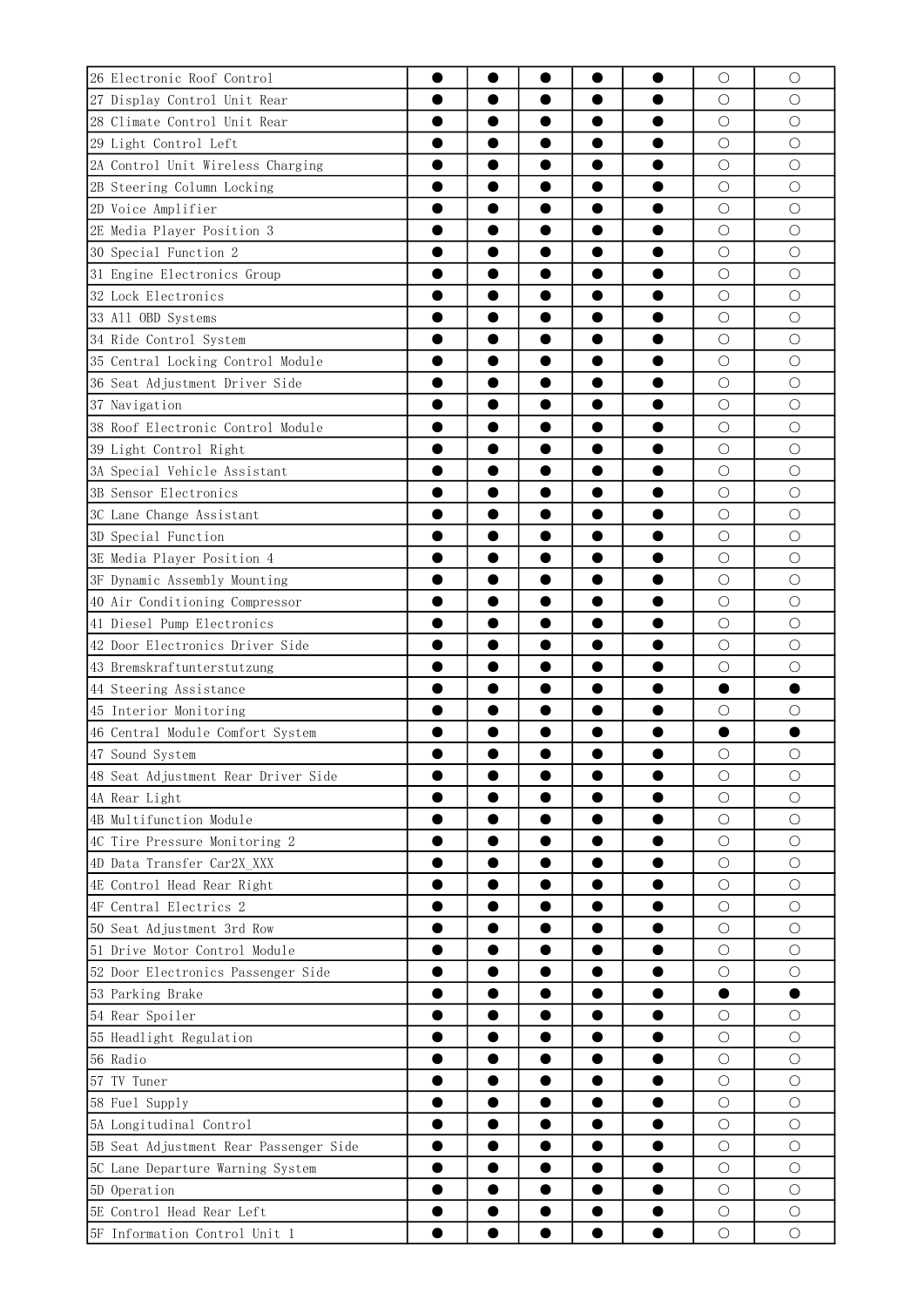| 60 Tachograph                               |           |                        |           | $\bigcirc$ | $\bigcirc$ |
|---------------------------------------------|-----------|------------------------|-----------|------------|------------|
| 61 Battery Regulation                       |           |                        |           |            |            |
| 62 Door Electronics Rear Left               |           |                        |           | $\bigcirc$ | $\bigcirc$ |
| 63 Entry Assistance Driver Side             | ●         | 0                      | ●         | $\bigcirc$ | $\bigcirc$ |
| 64 Stabilizers                              |           | 0                      |           | $\bigcirc$ | $\bigcirc$ |
| 65 Tire Pressure Monitoring 1               |           |                        |           | $\bigcirc$ | $\bigcirc$ |
| 66 Seat Adjustment Rear                     |           | 0                      |           | $\bigcirc$ | О          |
| 67 Voice Control                            |           | 0                      |           | $\bigcirc$ | $\bigcirc$ |
| 68 Wiper Control Unit                       |           |                        |           | $\bigcirc$ | $\bigcirc$ |
| 69 Trailer Function<br>O                    |           | $\bullet$<br>0         | O         | $\bigcirc$ | $\bigcirc$ |
| 6A Door Automatic Rear Driver Side          |           | 0                      |           | $\bigcirc$ | $\bigcirc$ |
| 6B Aerodynamics Control Unit                |           |                        |           | $\bigcirc$ | $\bigcirc$ |
| 6C Camera System Rear View                  |           | 0                      |           | $\bigcirc$ | О          |
| 6D Deck Lid Control Unit                    |           | 0                      |           | $\bigcirc$ | $\bigcirc$ |
| 6E Display Control Roof                     |           |                        |           | $\bigcirc$ | $\bigcirc$ |
| 6F Central Module Comfort System 2          |           | 0                      | O         | $\bigcirc$ | $\bigcirc$ |
| 71 Battery Charger                          |           | ●                      |           | $\bigcirc$ | $\bigcirc$ |
| 72 Door Electronics Rear Right              |           |                        |           | $\bigcirc$ | $\bigcirc$ |
| 73 Entry Assistance Passenger Side          |           | 0                      | O         | О          | О          |
| 74 Chassis Control                          |           | ●                      |           | $\bigcirc$ | $\bigcirc$ |
| 75 Telematics Communication Unit            |           |                        |           | $\bigcirc$ | $\bigcirc$ |
| 76 Parking Assistance                       |           | ●                      |           | $\bullet$  |            |
| 77 Telephone                                |           | 0                      |           | $\bigcirc$ | $\bigcirc$ |
| 78 Sliding Door Right                       |           |                        |           | $\bigcirc$ | $\bigcirc$ |
| 7A Door Automatic Rear Passenger Side<br>O  |           | 0                      | O         | $\bigcirc$ | $\bigcirc$ |
| 7D Auxiliary Heater                         |           | 8                      |           | $\bigcirc$ | $\bigcirc$ |
| 7E Dash Board Display Unit                  |           |                        |           | $\bigcirc$ | $\bigcirc$ |
| 7F Information Control Unit 2<br>0          |           | ●<br>●                 |           | $\bigcirc$ | $\bigcirc$ |
| 80 Battery Regulation Auxiliary Accumulator |           |                        |           | $\bigcirc$ | О          |
| 81 Gear Shift Control Module                |           |                        |           | $\bigcirc$ | О          |
| 82 Head Up Display                          |           |                        |           | $\bigcirc$ | $\bigcirc$ |
| 84 Night Vision                             |           |                        |           | $\bigcirc$ | $\bigcirc$ |
| 85 On-Board Camera                          |           |                        |           | О          | О          |
| 87 Lane Assist LT3<br>0                     |           | ●                      |           | $\bigcirc$ | $\bigcirc$ |
| 88 Multi Contour Seat Driver Side           |           |                        |           | $\bigcirc$ | $\bigcirc$ |
| 89 Multi Contour Seat Passenger Side        |           |                        | o         | $\bigcirc$ | $\bigcirc$ |
| 8A Multi Contour Seat Rear Driver Side      |           | 0                      | 0         | $\bigcirc$ | $\bigcirc$ |
| 8B Adaptive Cruise Control 2                |           | 0                      |           | $\bigcirc$ | $\bigcirc$ |
| 8C Battery Energy Control Module<br>0       |           |                        |           | $\bigcirc$ | $\bigcirc$ |
| 8D Multi Contour Seat Rear Passenger Side   |           | 0                      | 0         | $\bigcirc$ | $\bigcirc$ |
| 8E Image Processing Electronics             |           |                        |           | $\bigcirc$ | $\bigcirc$ |
| 8F Pretensioner Front Left                  |           |                        | 0         | $\bigcirc$ | $\bigcirc$ |
| 90 Pretensioner Front Right                 |           | 0                      |           | $\bigcirc$ | $\bigcirc$ |
| 91 Engine Control Module (ECM)              |           | ●                      |           | $\bigcirc$ | $\bigcirc$ |
| 92 Transmission Electronics<br>0            |           |                        | $\bullet$ | $\bigcirc$ | $\bigcirc$ |
| 93 Immobilizer                              |           |                        | 0         | $\bigcirc$ | $\bigcirc$ |
| 94 Airbag (SRS)                             |           |                        |           | $\bigcirc$ | $\bigcirc$ |
| 95 Electronic Stability Program             |           | $\bullet$              | ●         | $\bigcirc$ | $\bigcirc$ |
| 96 Instrument Cluster                       |           | 0                      |           | $\bigcirc$ | $\bigcirc$ |
| 97 Tachograph                               |           |                        |           | $\bigcirc$ | $\bigcirc$ |
| 98 Tire Pressure Monitoring<br>0            |           | $\bullet$              | 0         | $\bigcirc$ | $\bigcirc$ |
| 99 Electrical Ignition/starter Switch       |           |                        | 0         | $\bigcirc$ | $\bigcirc$ |
| 9A Remote Control                           |           |                        |           | $\bigcirc$ | $\bigcirc$ |
| 9B Driver's Door Electronics<br>$\bullet$   | $\bullet$ | $\bullet$<br>$\bullet$ | $\bullet$ | $\bigcirc$ | $\bigcirc$ |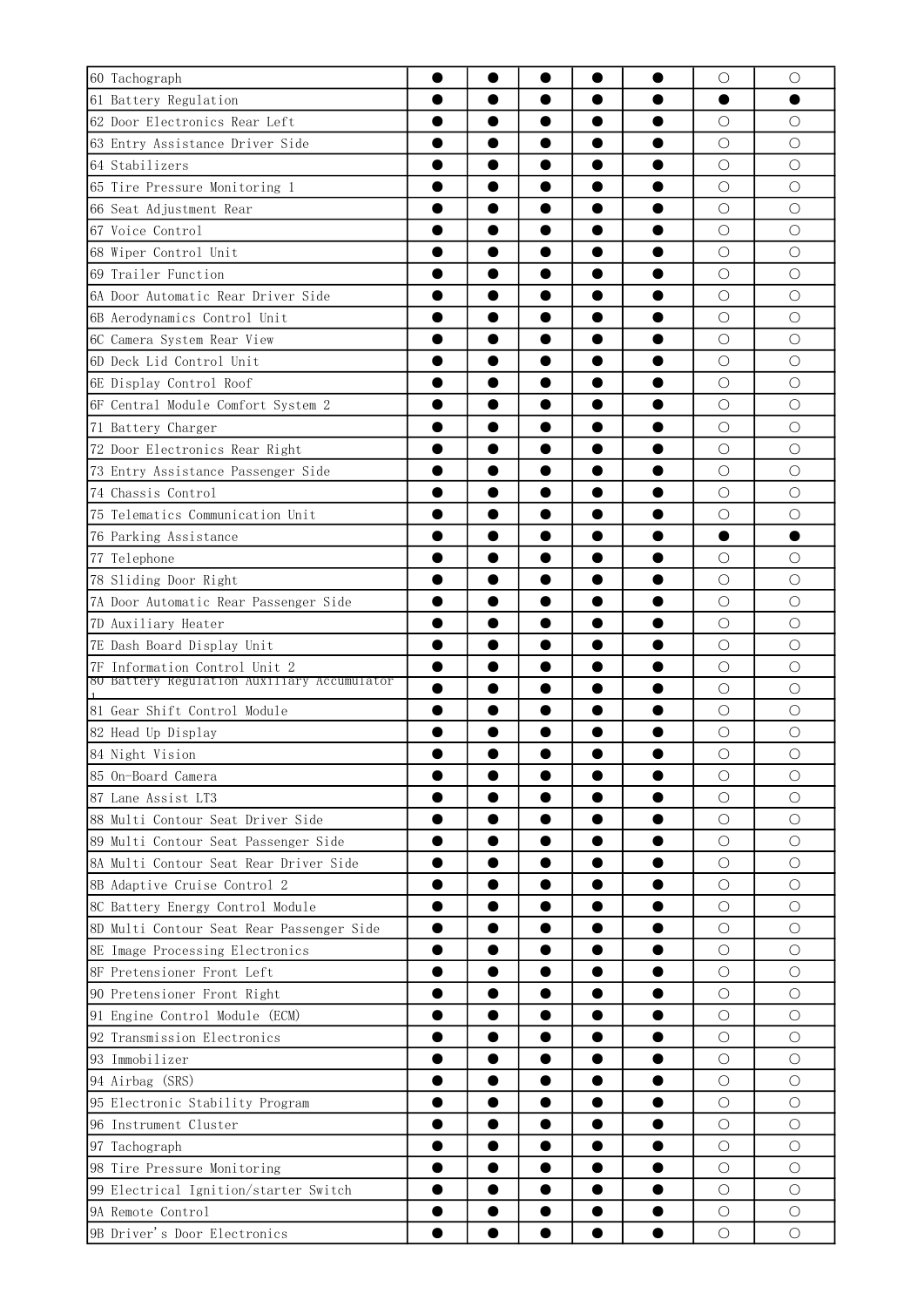| 9C A/C Electronics                                            |   |           | 0         |           | $\bigcirc$      | $\bigcirc$      |
|---------------------------------------------------------------|---|-----------|-----------|-----------|-----------------|-----------------|
| 9D Auxiliary Heater (Fuel)                                    |   |           |           |           | О               | О               |
| 9E Auxiliary Heater (Electric)                                |   |           |           |           | $\bigcirc$      | $\bigcirc$      |
| 9F Parking Heater, Water                                      |   |           | 0         | ●         | $\bigcirc$      | $\bigcirc$      |
| AO Audio 5 Radio,                                             |   |           | 0         | D         | $\bigcirc$      | $\bigcirc$      |
| Al Navigation                                                 |   |           |           |           | $\bigcirc$      | $\bigcirc$      |
| A2 CD Changer                                                 |   |           | 0         |           | $\bigcirc$      | $\bigcirc$      |
| A3 Telephone                                                  |   |           | 0         |           | $\bigcirc$      | $\bigcirc$      |
| A5 Front Sensors Driver Assistance System                     |   |           |           |           | $\bigcirc$      | $\bigcirc$      |
| A6 Microphone Control Unit                                    | 0 |           | 0         |           | $\bigcirc$      | $\bigcirc$      |
| A7 Infotainment Interface                                     |   |           | 8         |           | $\bigcirc$      | $\bigcirc$      |
| A8 External Communication Interface                           |   |           |           |           | $\bigcirc$      | $\bigcirc$      |
| A9 Actuator For Structure-Borne Sound                         |   | $\bullet$ | 0         | o         | $\bigcirc$      | O               |
| AA Wheel Brake Rear Right                                     |   |           | 0         |           | $\bigcirc$      | $\bigcirc$      |
| AB Wheel Brake Rear Left                                      |   |           |           |           | $\bigcirc$      | $\bigcirc$      |
| AC Reductant Control Module                                   |   | $\bullet$ | 0         | 0         | $\bigcirc$      | $\bigcirc$      |
| AD Sensors Brake Systems                                      |   |           | 0         |           | $\bigcirc$      | $\bigcirc$      |
| AE Telemetry Diagnostic Control Unit                          |   |           |           |           | $\bigcirc$      | $\bigcirc$      |
| BU Roof Display/control Head (Roof Control                    | 0 |           | 0         |           | $\bigcirc$      | О               |
| $H_{\alpha\alpha}$ <sub>d</sub> )<br>B1 Upper Operating Field |   |           | 0         |           | $\bigcirc$      | $\bigcirc$      |
| B2 Parking Aid                                                |   |           |           |           | $\bigcirc$      | $\bigcirc$      |
| B3 Trailer Function                                           |   | $\bullet$ | 0         | O         | $\bigcirc$      | $\bigcirc$      |
| B4 Vehicle Electrical System Control Module                   |   |           | ●         |           | $\bigcirc$      | $\bigcirc$      |
| B5 Programmable Special Module                                |   |           |           |           | $\bigcirc$      | $\bigcirc$      |
| B6 Steering Column Jacket Switch Module                       |   |           | 0         | ●         | $\bigcirc$      | О               |
| B7 Access Startsystem Interface                               |   | ●         | ●         |           | $\bigcirc$      | $\bigcirc$      |
| B8 Electronic Roof Control 2                                  |   |           |           |           | $\bigcirc$      | $\bigcirc$      |
| B9 Auxiliary Display Control Unit                             | D | $\bullet$ | $\bullet$ | O         | $\bigcirc$      | О               |
| BA Assembly Mounting                                          |   |           | ●         |           | $\bigcirc$      | $\bigcirc$      |
| BB Door Electronics Rear Driver Side                          |   |           |           |           | $\bigcirc$      | $\bigcirc$      |
|                                                               |   |           |           |           | $\bigcirc$      | $\bigcirc$      |
| BC Door Electronics Rear Passenger Side                       |   |           |           |           | $\bigcirc$      | $\bigcirc$      |
| BD High Voltage Battery Charge Management                     |   |           |           |           |                 |                 |
| BE Sliding Door Rear Left                                     |   |           |           |           | О<br>$\bigcirc$ | О<br>$\bigcirc$ |
| BF Sliding Door Rear Right                                    | ● |           | 0         | O         |                 |                 |
| CO Actuator For Exterior Noise                                |   |           | 0         | 0         | $\bigcirc$      | $\bigcirc$      |
| C1 Battery Regulation                                         |   |           |           |           | $\bigcirc$      | $\bigcirc$      |
| C2 Transmission Control Module 2                              | 0 | ●         | $\bullet$ | 0         | $\bigcirc$      | $\bigcirc$      |
| C3 Drive Motor Control Module 3                               | 0 |           | 0         | Ð         | $\bigcirc$      | $\bigcirc$      |
| C4 DC/DC Converter Control Module                             |   |           |           |           | O               | О               |
| C5 Thermal Management                                         | 0 |           | $\bullet$ | 0         | $\bigcirc$      | $\bigcirc$      |
| C6 Battery Charger Control Module                             |   |           |           |           | $\bigcirc$      | $\bigcirc$      |
| C7 Pedestrian Protection                                      |   |           | $\bullet$ | $\bullet$ | $\bigcirc$      | $\bigcirc$      |
| C8 Auxiliary Display Control Unit 2                           |   |           | $\bullet$ | 0         | $\bigcirc$      | $\bigcirc$      |
| C9 Rear Mirror                                                |   |           | 0         |           | $\bigcirc$      | $\bigcirc$      |
| CA Control Module For Sunroof                                 |   |           |           |           | $\bigcirc$      | $\bigcirc$      |
| CB Rear Axle Steering                                         |   |           | 0         | 0         | $\bigcirc$      | $\bigcirc$      |
| CC Starter / Generator Control Module                         |   |           |           |           | $\bigcirc$      | $\bigcirc$      |
| CD Laser Scanner                                              |   |           | $\bullet$ | 0         | $\bigcirc$      | $\bigcirc$      |
| CE Drive Motor Control Module 2                               | D |           | 0         | 0         | $\bigcirc$      | $\bigcirc$      |
| CF Control Unit Lane Change Assistant 2                       |   |           | 0         |           | $\bigcirc$      | О               |
| DO Front Axle Lift System                                     |   |           |           | $\bullet$ | $\bigcirc$      | $\bigcirc$      |
| D1 Center Display                                             |   |           | ●         | ●         | $\bigcirc$      | $\bigcirc$      |
| D2 Sliding Door Left                                          |   |           |           |           | $\bigcirc$      | $\bigcirc$      |
| D3 Sliding Door Right                                         | 0 |           | 0         | $\bullet$ | $\bigcirc$      | $\bigcirc$      |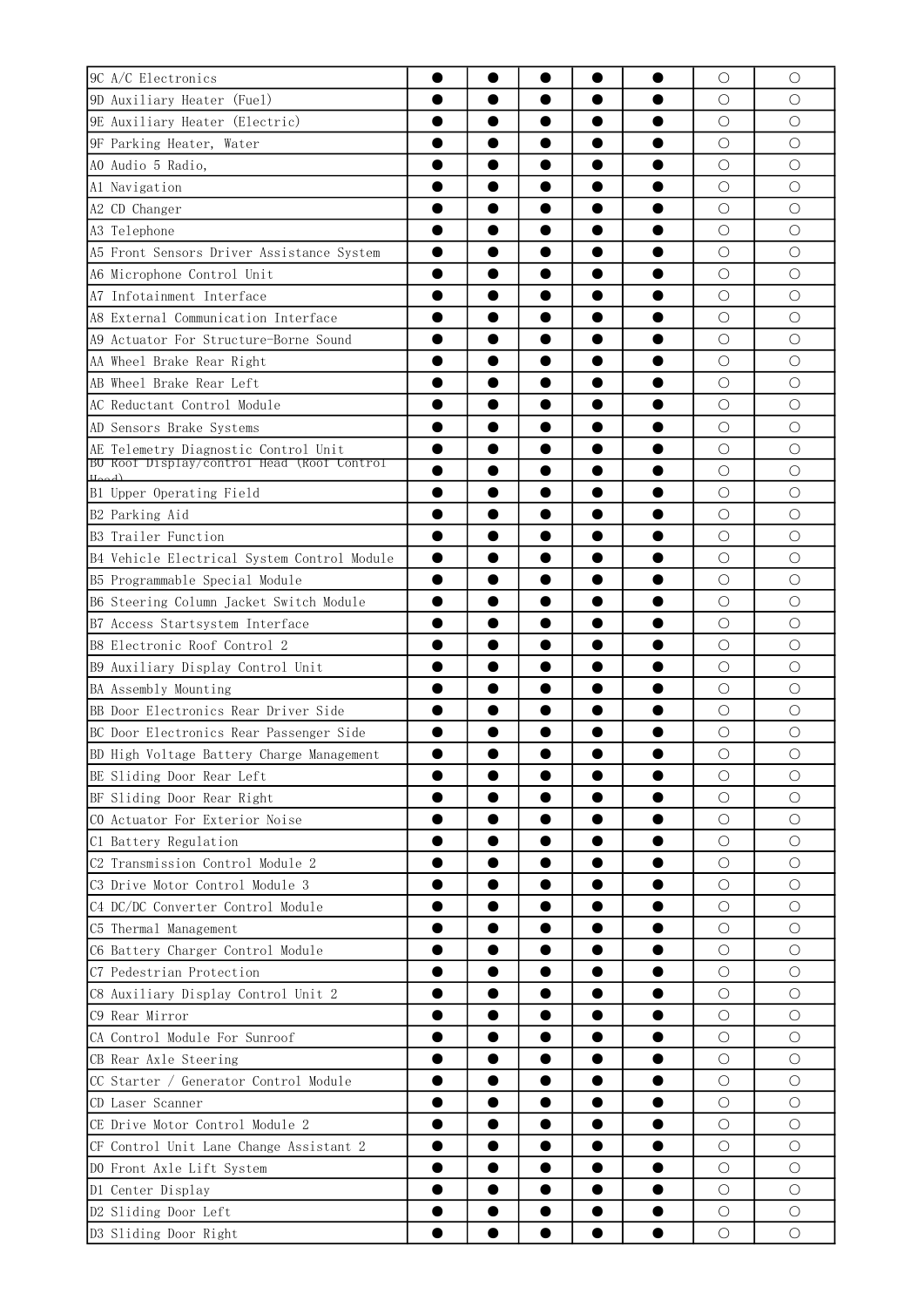| D4 Roll Control System 1                         |  |  | (         |   |
|--------------------------------------------------|--|--|-----------|---|
| D5 Roll Control System 2                         |  |  | ∩         |   |
| D6 Light Control Left 2                          |  |  | ∩         |   |
| D7 Light Control Right 2                         |  |  | ∩         |   |
| D8 Projection Module in Left Matrix Headlamp     |  |  | ∩         |   |
| DY Projection Module in Right Matrix<br>Hoodlomp |  |  | ∩         | ⊖ |
| DB Front Corner Radar 1                          |  |  | ∩         |   |
| IDC Front Corner Radar 2                         |  |  | ∩         |   |
| DD Control Module 2 For Sunroof                  |  |  | ∩         |   |
| DE Charger 1 Mobile Devices                      |  |  | $\bigcap$ |   |
| DF Charger 2 Mobile Devices                      |  |  | ∩         | ⊖ |
| EO Auxiliary Display Control Unit 1              |  |  | ∩         | ⊖ |
| EF Reference Control Unit                        |  |  | ∩         |   |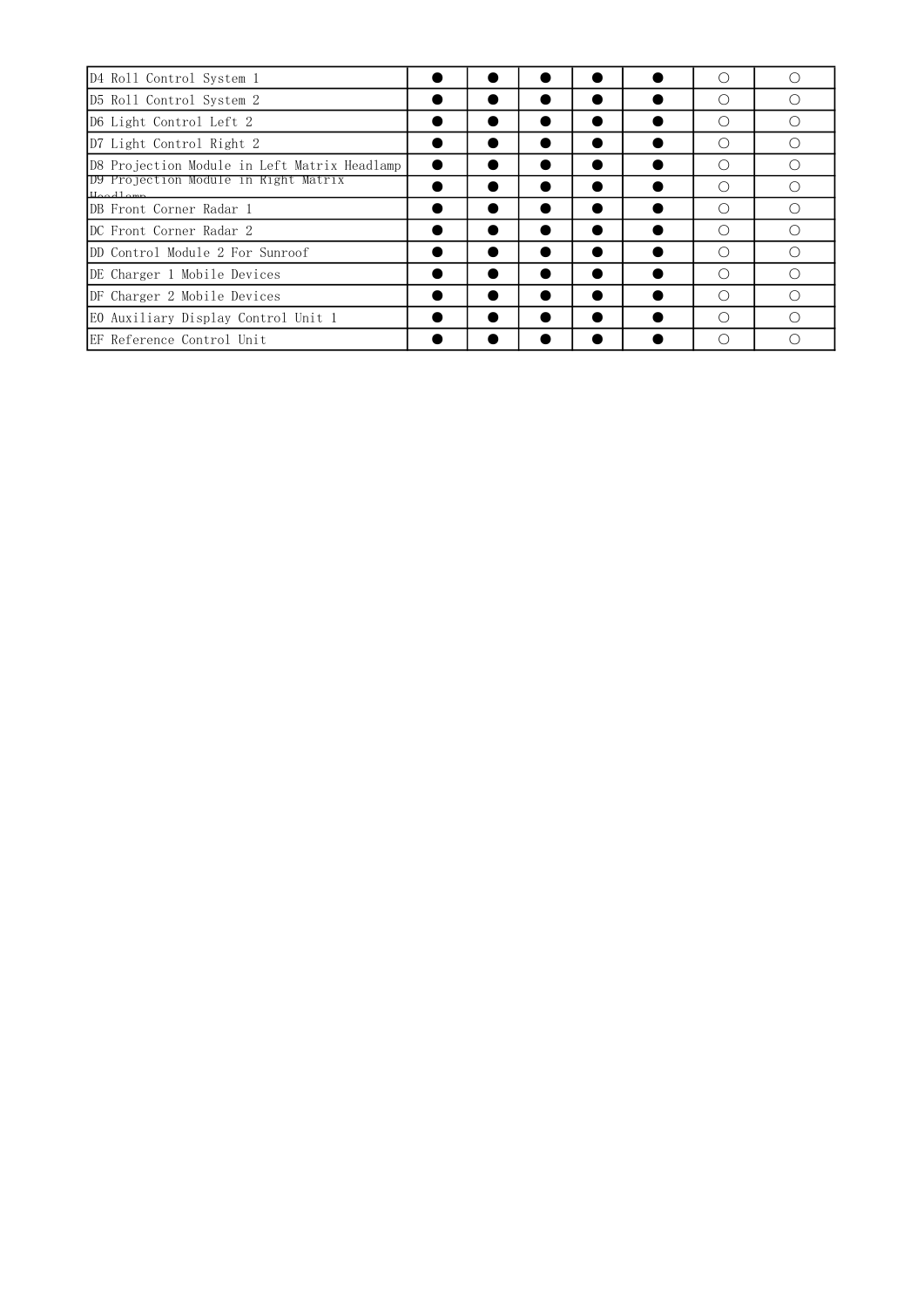|          |                                                 | SEAT BMS Function List(Note:For reference only)                                                                                                                        |
|----------|-------------------------------------------------|------------------------------------------------------------------------------------------------------------------------------------------------------------------------|
| NOTES:   |                                                 |                                                                                                                                                                        |
|          |                                                 | • This function is supported. (Except that the electronic control unit not equipped)<br>X This function may be supported, which depends on the actual condition of the |
|          | O This function is not supported.               |                                                                                                                                                                        |
|          |                                                 | $\blacktriangle$ This function is the new feature in this version.                                                                                                     |
| Vehicle  | Year                                            | <b>BMS</b>                                                                                                                                                             |
| Alhambra | $2001 - 2021$                                   |                                                                                                                                                                        |
| Altea    | $2004 - 2015$                                   |                                                                                                                                                                        |
| Ateca    | 2019<br>2017<br>$\hspace{0.1mm}-\hspace{0.1mm}$ |                                                                                                                                                                        |
| Leon     | -2021<br>$2000 -$                               |                                                                                                                                                                        |
| Mii      | $2012 -$<br>2021                                |                                                                                                                                                                        |
| Toledo   | 1999 - 2010                                     |                                                                                                                                                                        |
| Toledo   | $2013 - 2019$                                   |                                                                                                                                                                        |
|          |                                                 | <b>BMS</b> Function List                                                                                                                                               |
|          | Configure new battery parameter                 |                                                                                                                                                                        |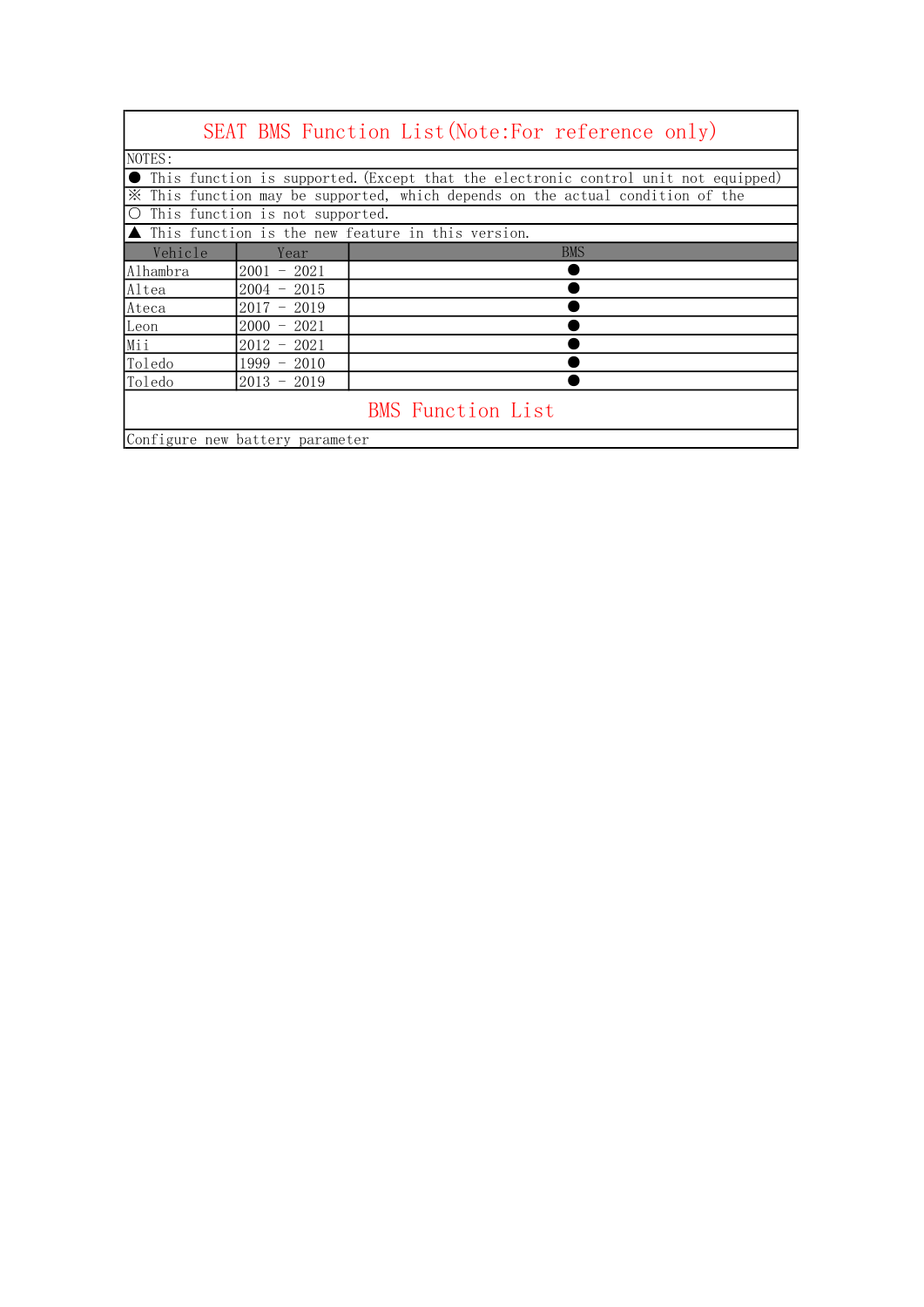|              |                                   | SEAT DPF Function List (Note: For reference only)                                            |
|--------------|-----------------------------------|----------------------------------------------------------------------------------------------|
| NOTES:       |                                   |                                                                                              |
|              |                                   | $\bullet$ This function is supported. (Except that the electronic control unit not equipped) |
|              |                                   | X This function may be supported, which depends on the actual condition of the               |
|              | O This function is not supported. |                                                                                              |
|              |                                   | $\blacktriangle$ This function is the new feature in this version.                           |
| Vehicle      | Year                              | <b>DPF</b>                                                                                   |
| <b>LEON</b>  |                                   |                                                                                              |
|              | $2000 - 2021$                     |                                                                                              |
|              |                                   | DPF Function List                                                                            |
| DPF Check    |                                   |                                                                                              |
| DPF Matching |                                   |                                                                                              |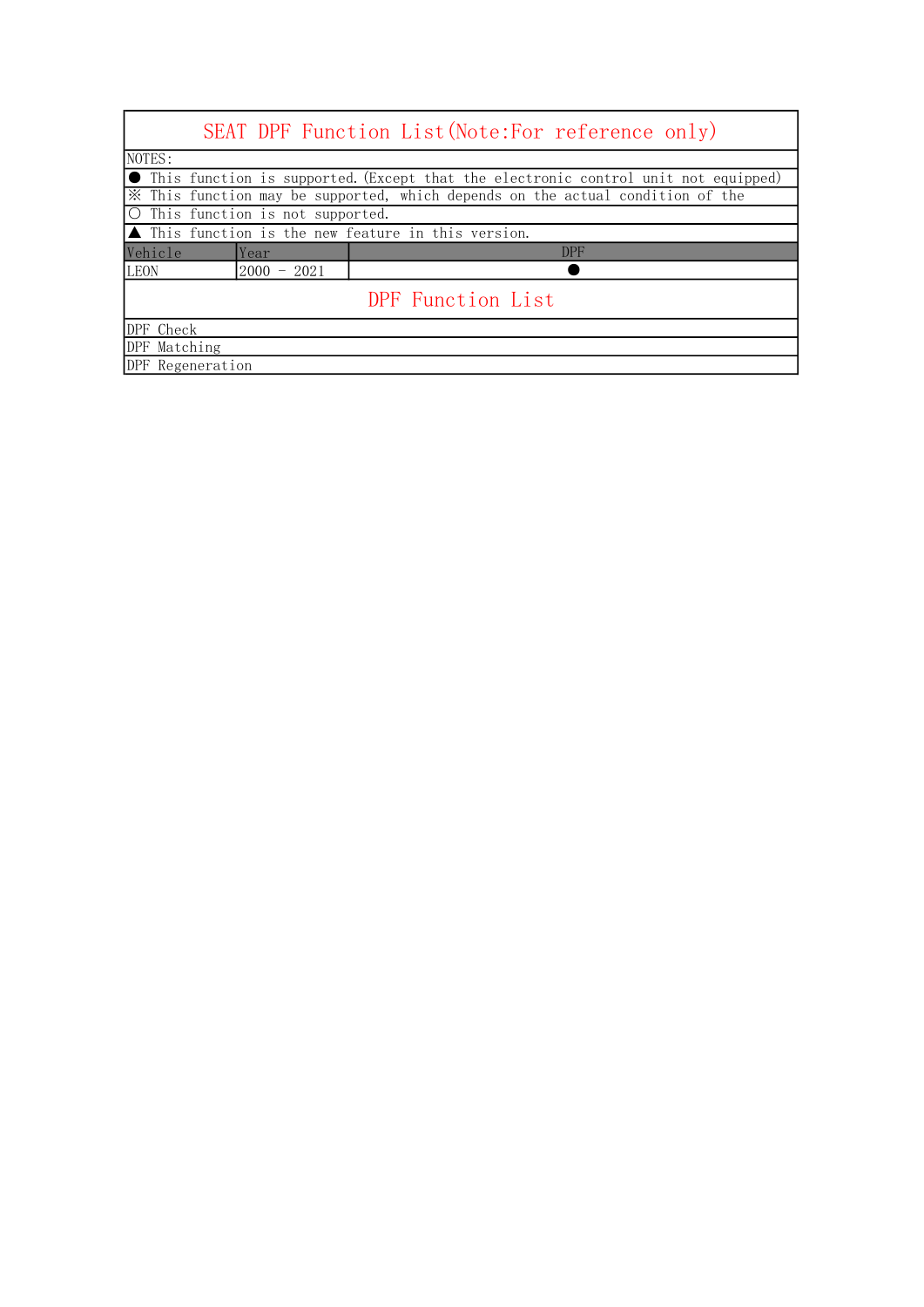|                                                       |                                 | SEAT EPB Function List (Note: For reference only)                                  |
|-------------------------------------------------------|---------------------------------|------------------------------------------------------------------------------------|
| NOTES:                                                |                                 |                                                                                    |
|                                                       |                                 | This function is supported. (Except that the electronic control unit not equipped) |
|                                                       |                                 | * This function may be supported, which depends on the actual condition of the     |
| $\bigcirc$                                            | This function is not supported. |                                                                                    |
|                                                       |                                 | ▲ This function is the new feature in this version.                                |
| Vehicle                                               | Year                            | <b>EPB</b>                                                                         |
| Alhambra                                              | $2001 - 2021$                   |                                                                                    |
| Altea                                                 | $2004 - 2015$                   |                                                                                    |
| Arona                                                 | $2018 - 2021$                   |                                                                                    |
| Arosa                                                 | $2001 - 2004$                   |                                                                                    |
| Ateca                                                 | $2017 - 2021$                   |                                                                                    |
| Cordoba                                               | $1999 - 2009$                   |                                                                                    |
| Exeo                                                  | $2009 - 2014$                   |                                                                                    |
| Formentor                                             | $2021 -$                        |                                                                                    |
| Freetrack                                             | $2007 - 2015$                   |                                                                                    |
| Ibiza                                                 | $1999 - 2021$                   |                                                                                    |
| Inca                                                  | $2001 - 2003$                   |                                                                                    |
| Leon                                                  | $2000 - 2021$                   |                                                                                    |
| Mii                                                   | $2012 - 2021$                   |                                                                                    |
| Tarraco                                               | $2019 - 2021$                   |                                                                                    |
| Toledo                                                | $1999 - 2010$                   |                                                                                    |
| Toledo                                                | $2013 - 2019$                   |                                                                                    |
|                                                       |                                 | <b>EPB Function List</b>                                                           |
| Open Rear Brake Calipers (Ready to change brake pads) |                                 |                                                                                    |
|                                                       |                                 | Close Rear Brake Calipers (After replacement of brake pads)                        |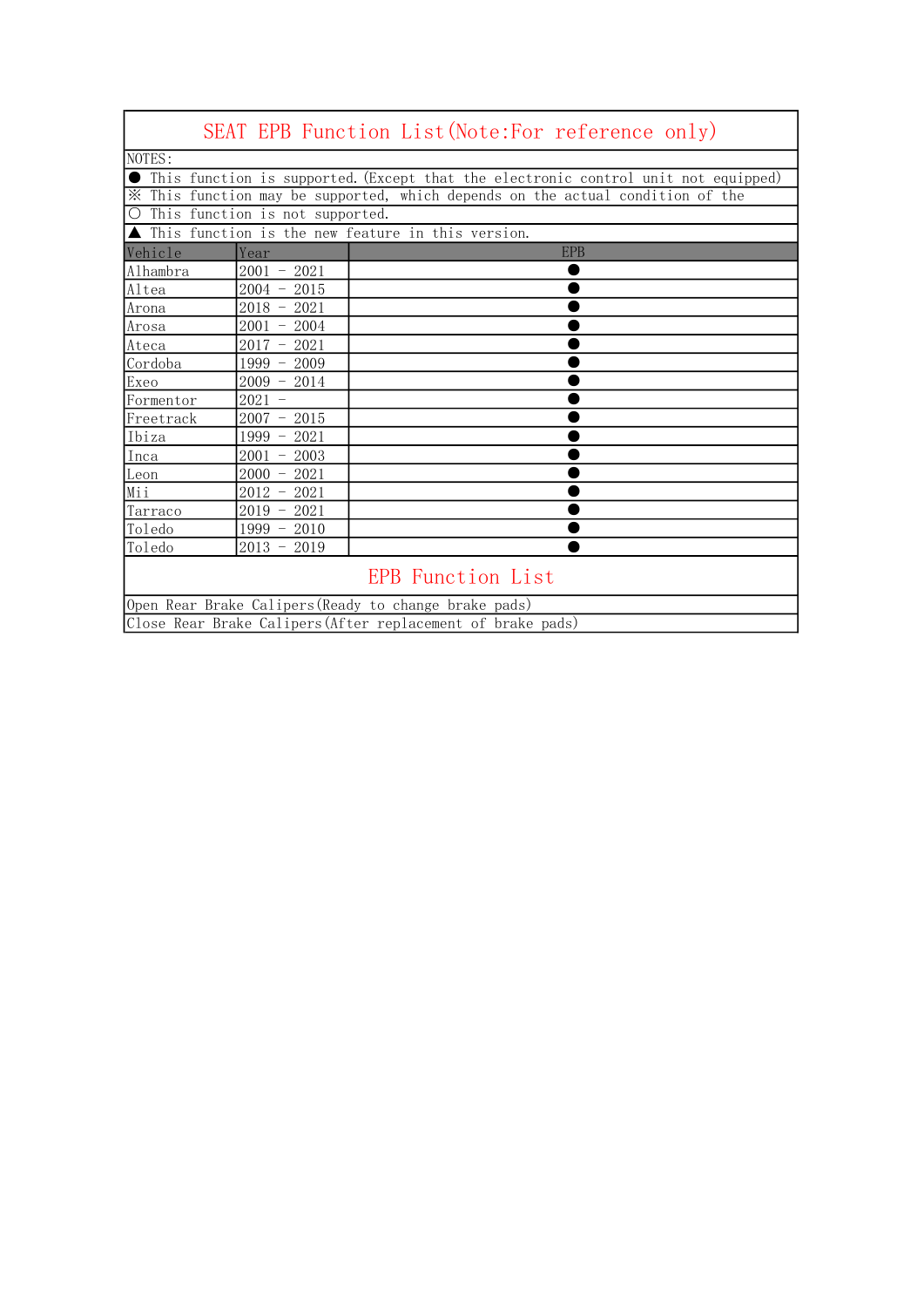|                                                                                |                                 | SEAT ETC Function List(Note:For reference only)                                    |
|--------------------------------------------------------------------------------|---------------------------------|------------------------------------------------------------------------------------|
| NOTES:                                                                         |                                 |                                                                                    |
|                                                                                |                                 | This function is supported. (Except that the electronic control unit not equipped) |
| X This function may be supported, which depends on the actual condition of the |                                 |                                                                                    |
| $\overline{O}$                                                                 | This function is not supported. |                                                                                    |
|                                                                                |                                 | ▲ This function is the new feature in this version.                                |
| Vehicle                                                                        | Year                            | <b>ETC</b>                                                                         |
| Alhambra                                                                       | $2001 - 2021$                   |                                                                                    |
| Altea                                                                          | $2004 -$<br>2015                |                                                                                    |
| Arona                                                                          | $2018 - 2021$                   |                                                                                    |
| Arosa                                                                          | $2001 - 2004$                   |                                                                                    |
| Ateca                                                                          | 2021<br>$2017 -$                |                                                                                    |
| Cordoba                                                                        | $1999 - 2009$                   |                                                                                    |
| Exeo                                                                           | $2009 - 2014$                   |                                                                                    |
| Formentor                                                                      | $2021 -$                        |                                                                                    |
| Freetrack                                                                      | $2007 - 2015$                   |                                                                                    |
| Ibiza                                                                          | $1999 - 2021$                   |                                                                                    |
| Inca                                                                           | $2001 - 2003$                   |                                                                                    |
| Lean                                                                           | $2000 - 2021$                   |                                                                                    |
| Mii                                                                            | $2012 - 2021$                   |                                                                                    |
| Tarraco                                                                        | $2019 - 2021$                   |                                                                                    |
| Toledo                                                                         | $1999 - 2010$                   |                                                                                    |
| Toledo                                                                         | $2013 - 2019$                   |                                                                                    |
|                                                                                |                                 | ETC Function List                                                                  |
| Electronic throttle sensor reset                                               |                                 |                                                                                    |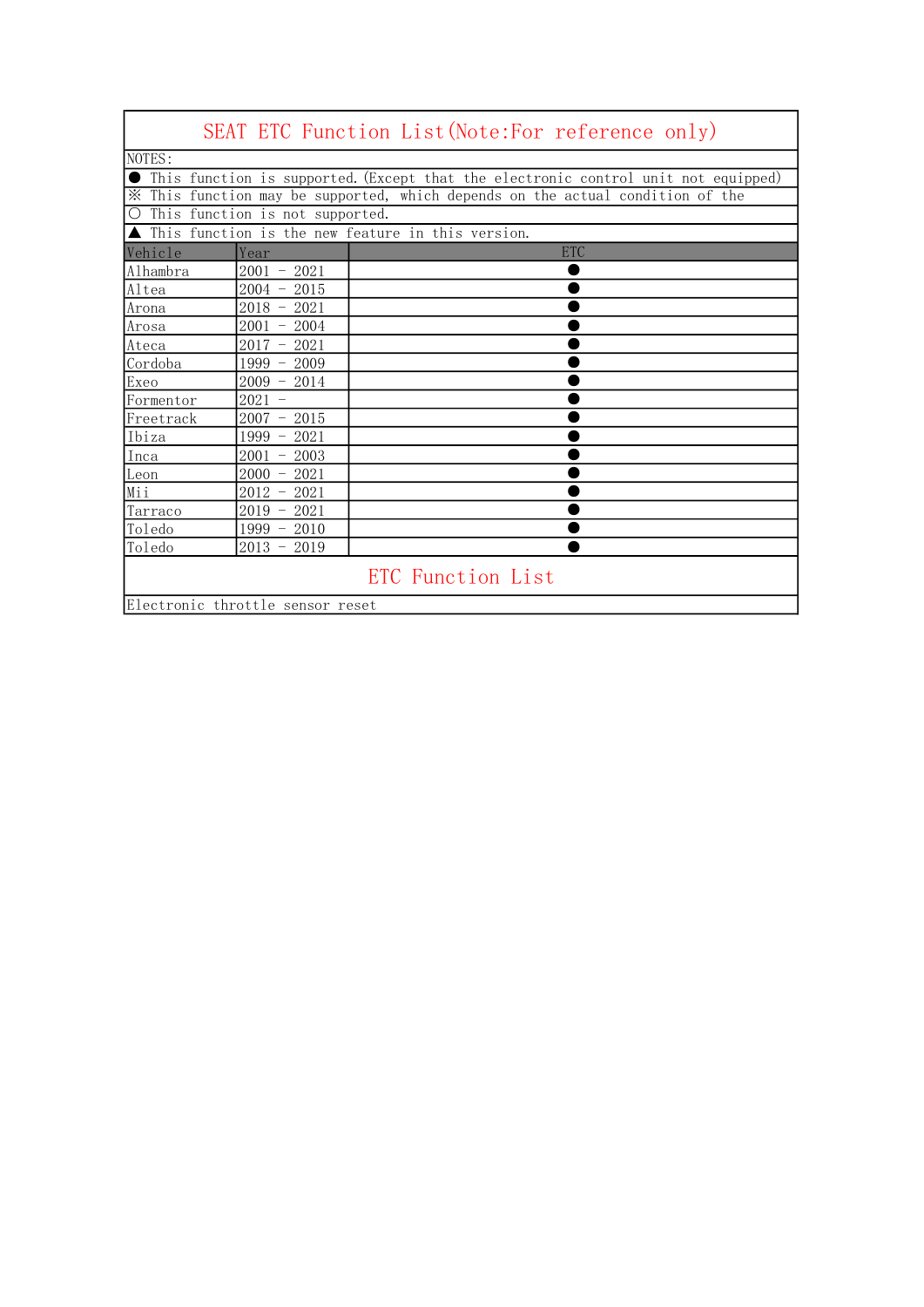|                                                                                | SEAT INJ Function List (Note: For reference only)                                    |  |
|--------------------------------------------------------------------------------|--------------------------------------------------------------------------------------|--|
| NOTES:                                                                         |                                                                                      |  |
|                                                                                | • This function is supported. (Except that the electronic control unit not equipped) |  |
| * This function may be supported, which depends on the actual condition of the |                                                                                      |  |
| ○ This function is not supported.                                              |                                                                                      |  |
| $\blacktriangle$ This function is the new feature in this version.             |                                                                                      |  |
| Vehicle<br>Year                                                                | IN <sub>J</sub>                                                                      |  |
| <b>LEON</b><br>$2000 - 2021$                                                   |                                                                                      |  |
| INJ Function List                                                              |                                                                                      |  |
| Injector matching                                                              |                                                                                      |  |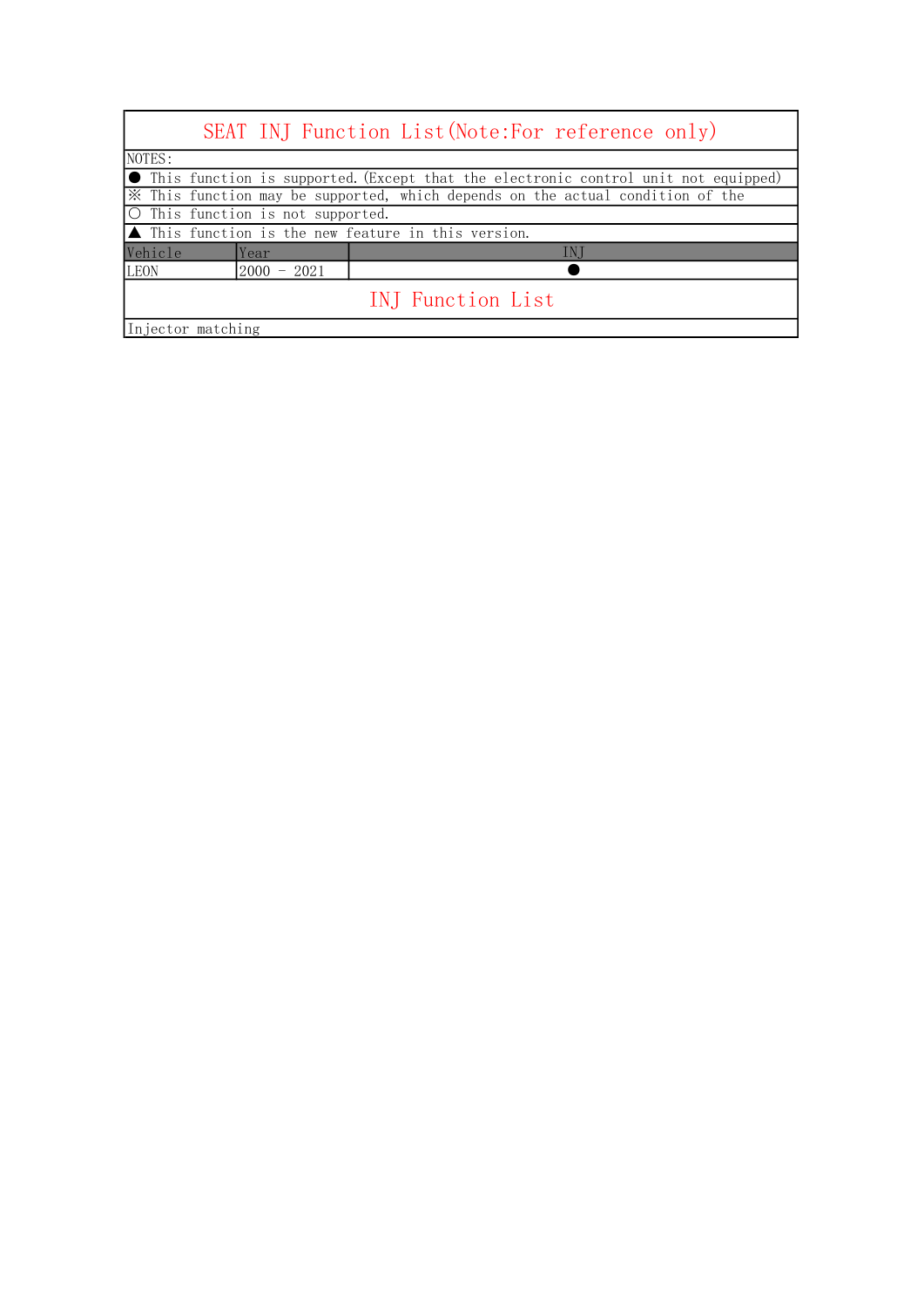|                     |                                          | SEAT LAP Function List (Note: For reference only)                                  |
|---------------------|------------------------------------------|------------------------------------------------------------------------------------|
| NOTES:              |                                          |                                                                                    |
|                     |                                          | This function is supported. (Except that the electronic control unit not equipped) |
| ⋇                   |                                          | This function may be supported, which depends on the actual condition of the       |
| $\bigcirc$          | This function is not supported.          |                                                                                    |
|                     |                                          | This function is the new feature in this version.                                  |
| Vehicle             | Year                                     | LAP                                                                                |
| Alhambra            | 2001<br>$-2021$                          | ⋇                                                                                  |
| Altea               | $2004 -$<br>2015                         | ፠                                                                                  |
| Arosa               | 2004<br>2001                             | ⋇                                                                                  |
| Cordoba             | 2009<br>1999<br>$\overline{\phantom{0}}$ | $\times$                                                                           |
| Exeo                | 2009<br>2014                             | ፠                                                                                  |
| Ibiza               | 1999<br>2021                             | ፠                                                                                  |
| Inca                | 2003<br>2001                             | ፠                                                                                  |
| Leon                | 2021<br>$2000 -$                         | ፠                                                                                  |
| Mii                 | 2012<br>2021                             | ፠                                                                                  |
| Toledo              | 1999<br>2010                             | ፠                                                                                  |
| Toledo              | 2019<br>$2013 -$                         | ፠                                                                                  |
|                     |                                          | LAP Function List                                                                  |
| Headlamp Adjustment |                                          |                                                                                    |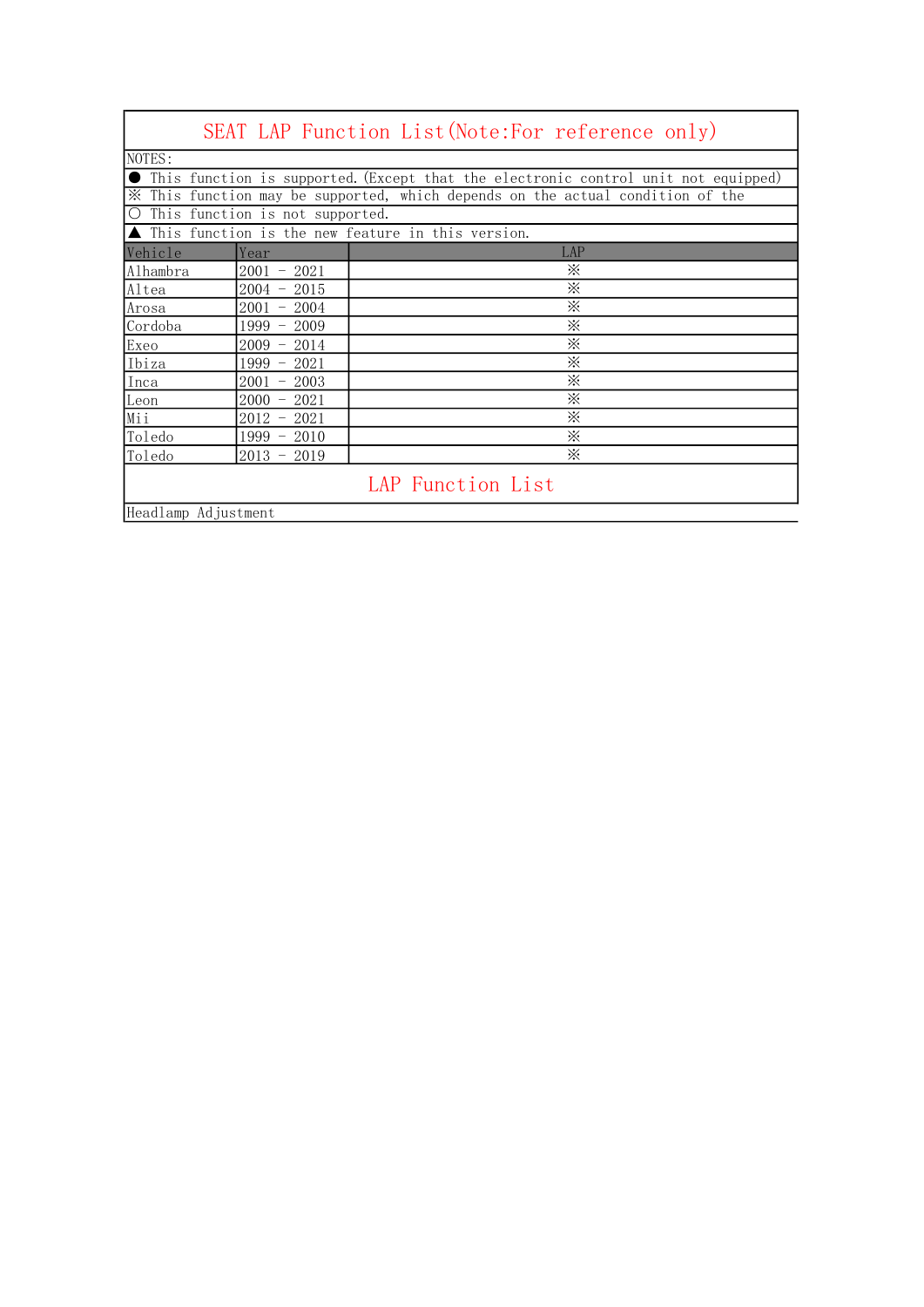|                                               |                                 | SEAT OIL Function List (Note: For reference only)                                  |
|-----------------------------------------------|---------------------------------|------------------------------------------------------------------------------------|
| NOTES:                                        |                                 |                                                                                    |
|                                               |                                 | This function is supported. (Except that the electronic control unit not equipped) |
|                                               |                                 | X This function may be supported, which depends on the actual condition of the     |
| $\bigcirc$                                    | This function is not supported. |                                                                                    |
|                                               |                                 | ▲ This function is the new feature in this version.                                |
| Vehicle                                       | Year                            | 0IL                                                                                |
| Alhambra                                      | $2001 - 2021$                   |                                                                                    |
| Altea                                         | $2004 - 2015$                   |                                                                                    |
| Arona                                         | $2018 - 2021$                   |                                                                                    |
| Arosa                                         | $2001 - 2004$                   |                                                                                    |
| Ateca                                         | $2017 - 2021$                   |                                                                                    |
| Cordoba                                       | $1999 - 2009$                   |                                                                                    |
| Exeo                                          | $2009 - 2014$                   |                                                                                    |
| Formentor                                     | $2021 -$                        |                                                                                    |
| Freetrack                                     | $2007 - 2015$                   |                                                                                    |
| Ibiza                                         | $1999 - 2021$                   |                                                                                    |
| Inca                                          | $2001 - 2003$                   |                                                                                    |
| Lean                                          | $2000 - 2021$                   |                                                                                    |
| Mii                                           | $2012 - 2021$                   |                                                                                    |
| Tarraco                                       | $2019 - 2021$                   |                                                                                    |
| Toledo                                        | $1999 - 2010$                   |                                                                                    |
| Toledo                                        | $2013 - 2019$                   |                                                                                    |
|                                               |                                 | OIL Function List                                                                  |
|                                               |                                 |                                                                                    |
| Adapting Vehicle To Fixed Interval            |                                 |                                                                                    |
| Adapting Vehicle To Flexible Service Interval |                                 |                                                                                    |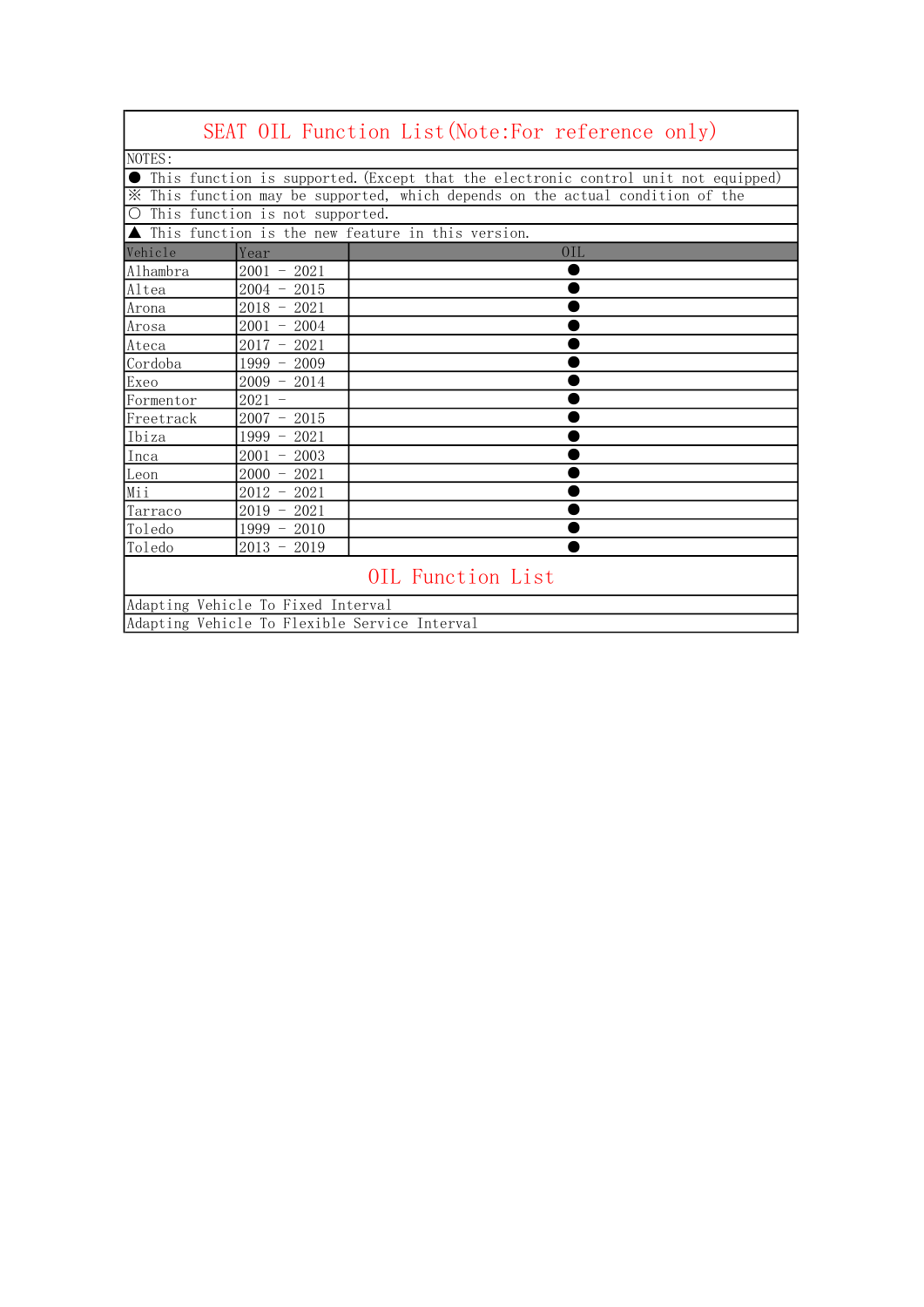|                                   |                  | SEAT SAS Function List (Note:For reference only)                                                                                                                               |
|-----------------------------------|------------------|--------------------------------------------------------------------------------------------------------------------------------------------------------------------------------|
| NOTES:                            |                  |                                                                                                                                                                                |
|                                   |                  | $\bullet$ This function is supported. (Except that the electronic control unit not equipped)<br>* This function may be supported, which depends on the actual condition of the |
| O This function is not supported. |                  |                                                                                                                                                                                |
|                                   |                  | This function is the new feature in this version.                                                                                                                              |
| Vehicle                           | Year             | <b>SAS</b>                                                                                                                                                                     |
| Alhambra                          | $2001 - 2021$    |                                                                                                                                                                                |
| Altea                             | $2004 - 2015$    |                                                                                                                                                                                |
| Arona                             | $2018 - 2021$    |                                                                                                                                                                                |
| Arosa                             | $2001 - 2004$    |                                                                                                                                                                                |
| Ateca                             | $2017 - 2021$    |                                                                                                                                                                                |
| Cordoba                           | $1999 - 2009$    |                                                                                                                                                                                |
| Exeo                              | $2009 - 2014$    |                                                                                                                                                                                |
| Formentor                         | $2021 -$         |                                                                                                                                                                                |
| Freetrack                         | $2007 - 2015$    |                                                                                                                                                                                |
| Ibiza                             | 1999 - 2021      |                                                                                                                                                                                |
| Inca                              | $2001 -$<br>2003 | ⋇                                                                                                                                                                              |
| Leon                              | $2000 - 2021$    |                                                                                                                                                                                |
| Mii                               | $2012 - 2021$    |                                                                                                                                                                                |
| Tarraco                           | $2019 - 2021$    |                                                                                                                                                                                |
| Toledo                            | $1999 - 2010$    |                                                                                                                                                                                |
| Toledo                            | $2013 - 2019$    |                                                                                                                                                                                |
| Steering Angle Learning           |                  | <b>SAS Function List</b>                                                                                                                                                       |

r